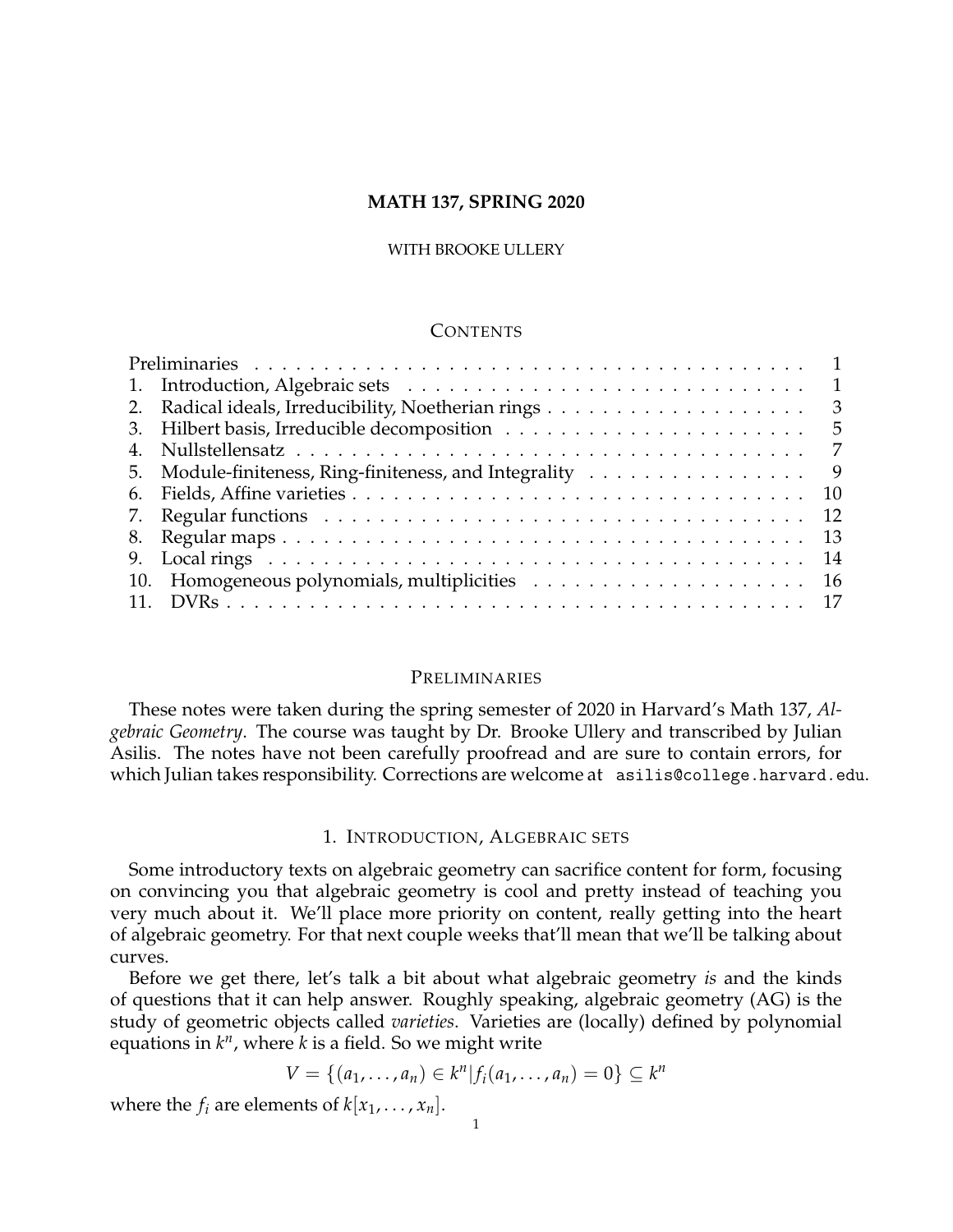**Example 1.1.** Varieties include conics in  $\mathbb{R}^2$  like  $V_1 = \{(x, y) | x^2 + 4y - 1 = 0\}$ , which is an ellipse. Or  $V_2 = \{(x,y) | x^2-y^2-1=0\}$ , which is a hyperbola. In each of these examples we only looked at the zeroes of a single polynomial, but keep in mind that we're allowed to look at the shared zeroes of an arbitrary collection of polynomials.

Roughly speaking, varieties give us a dictionary between geometry and algebra, whereby questions concerning the geometry of a curve can be translated into questions at the level of commutative algebra. Varieties need not live in  $k<sup>n</sup>$ , but it'll turn out that we can often translate things to  $\bar{k}^n$ .

What kinds of questions can we ask about varieties? For *V* a variety, it is sensible to ask about:

- (a) Singularity theory what kind of geometry does *V* have near a point? Cusps, etc. How to find a "smooth model" of a variety?
- (b) Intersection theory how do varieties intersect? In the plane, a line and a conic can intersect in 0, 1, or 2 points. This includes making precise notions like multiplicity.
- (c) Number theory counting rational points in a variety. This includes Diophantine problems, like asking what the rational solutions to  $x^n + y^n = 1$  are. Geometrically, this translates to asking what the corresponding variety in **Q**<sup>2</sup> looks like.
- (d) Embedding questions given a variety *V*, is there an embedding  $V \hookrightarrow k^n$ ? If so, what's the smallest *n* such that an embedding exists? Is there an embedding *V*  $\hookrightarrow$  **P**<sup>*n*</sup>? If there is, *V* is called a *projective variety*
- (e) Points imposing conditions on polynomials how many polynomials pass of degree *n* pass through *k* points? E.g. if  $p_1, \ldots, p_5 \in \mathbb{R}^2$ , which conics contain them? It turns out that all sets of 5 points are contained in some conic, and most are contained in a unique conic.

Now let's really get into things. For the moment, we'll consider fields *k* which are *algebraically closed*, meaning all polynomials in *k*[*x*] have zeroes in *k* (or, equivalently, surject onto *k*). By induction, this implies that any element of *k*[*x*] has all its roots in *k* and is the product of linear factors.

**Example 1.2.** C is famously algebraically closed but **R** is not:  $x^2 + 1$  has no real roots.

**Definition 1.3.** *Affine n-space*, denoted  $\mathbb{A}^n_k$  or  $\mathbb{A}^n$ , is the set of *n*-tuples of elements of *k*. It is not endowed with such structure as an origin or the structure of a vector space.

We'll be thinking of polynomials as functions from  $\mathbb{A}^n_k$  to *k*, as well as being elements of a (polynomial) ring.

**Definition 1.4.** A *conic* is the zero set of a quadratic polynomial  $g(x, y) = ax^2 + bxy + c$  $cy^{2} + dx + ey + f$ .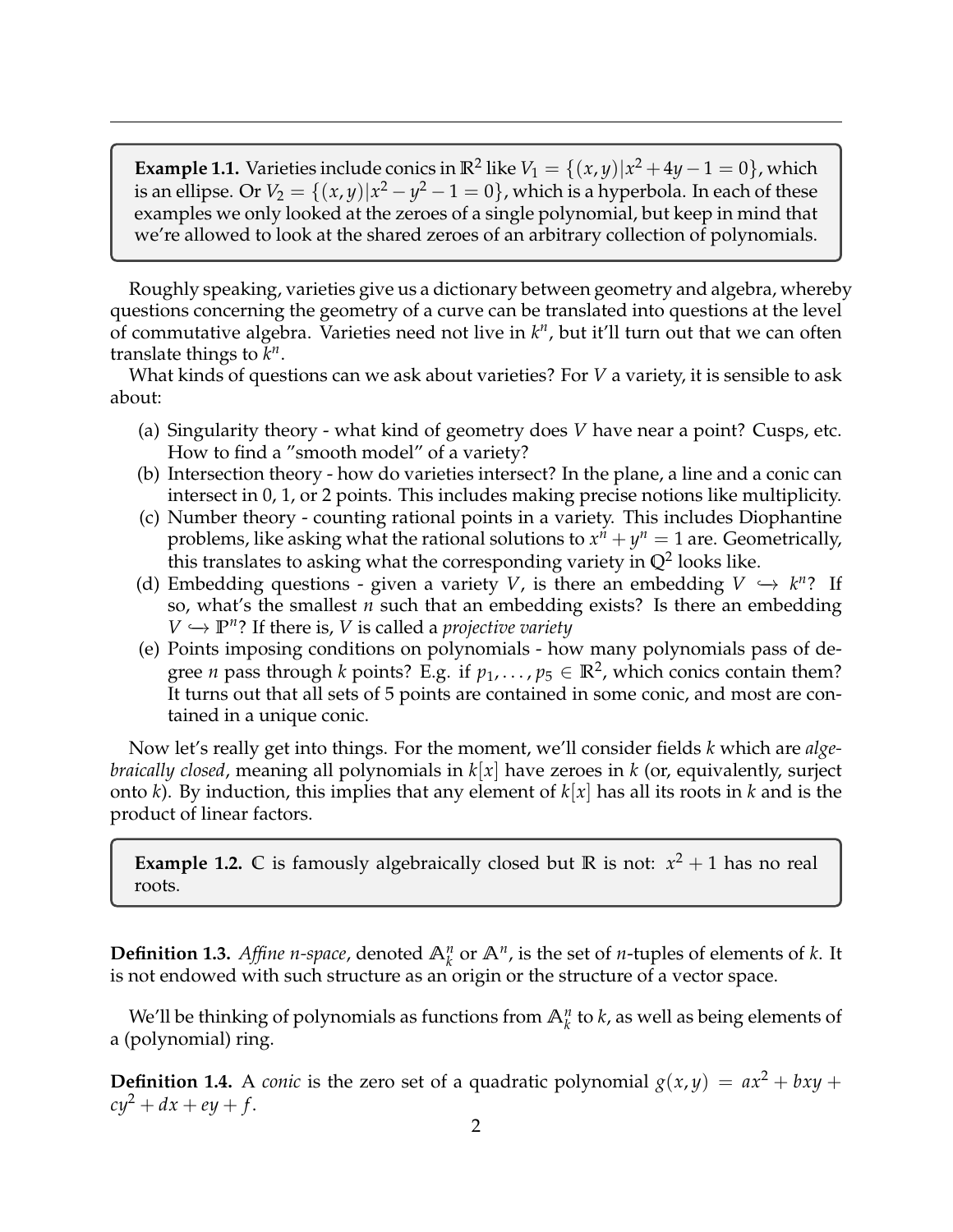**Definition 1.5.** Let *S* ⊆ *k*[ $x_1, ..., x_n$ ] be a set of polynomials. Then *V*(*S*) is the set of common zeroes of the elements of *S*. More explicitly,

$$
V(S) = \{ p \in \mathbb{A}^n | f(p) = 0 \,\forall f \in S \}.
$$

Moreover,  $X \subseteq \mathbb{A}^n$  is an *algebraic set* if  $X = V(S)$  for some  $S \subseteq k[x_1, \ldots, x_n]$ .

**Proposition 1.6.** Let  $S \subseteq k[x_1, \ldots, x_n]$  and  $I = (S)$ . Then  $V(S) = V(I)$ .

*Proof.* Clearly  $V(S) \supseteq V(I)$ . In the other direction, a zero of  $f_1, \ldots, f_n$  is also a zero of  $\alpha_1 f_1 + \cdots + \alpha_n f_n.$ 

So we need only worry about algebraic sets arising from ideals of polynomial rings (since they all do!). Using only definition, we can prove a few more basic properties of  $V(-)$ .

**Proposition 1.7.** *The following hold for*  $V(-)$  *as defined above:* 

- *(1) It's inclusion reversing: I* ⊆ *J implies*  $V(I) \supseteq V(J)$ *.*
- *(2)* If  $\{I_\alpha\}$  *is a collection of ideals, then*  $\bigcap_\alpha V(I_\alpha) = V(\bigcup_\alpha I_\alpha)$ *. So algebraic sets are closed under arbitrary intersection.*
- *(3)* If  $f, g \in k[x_1, \ldots, x_n]$  then  $V(f) \cup V(g) = V(fg)$ . More generally,  $V(I) \cup V(J) =$ *V*(*I J*) *for I*, *J ideals. So algebraic sets are closed under finite unions.*
- *(4)*  $V(0) = \mathbb{A}^n$ , and  $V(1) = \emptyset$ . And  $V(x_1 − a_1, ..., x_n − a_n) = \{(a_1, ..., a_n)\}$ , so any *finite set is algebraic.*

**Remark 1.8.** The third claim of the above proposition cannot be made stronger: algebraic sets are not in general closed under infinite unions. More importantly, the above propositions tell us that algebraic sets behave like closed sets in topological spaces (contain **A***<sup>n</sup>* and ∅, closed under arbitrary intersections and finite unions).

**Definition 1.9.** *X* ⊆  $\mathbb{A}^n$  is *Zariski closed* if *X* is an algebraic set. A *Zariski open* set is the complement of a Zariski closed set.

The Zariski open sets form the Zariski topology on affine space, which is always strictly coarser than the Euclidean topology.

2. RADICAL IDEALS, IRREDUCIBILITY, NOETHERIAN RINGS

<span id="page-2-0"></span>Last time we talked about how to move from polynomial to algebraic sets in affine space using the *V*(−) function. Today we'll talk about how we can move in the other direction, from points of affine space to polynomials over the appropriate field.

Again let *k* be an algebraically closed field,  $R = k[x_1, \ldots, x_n]$ , and  $X \subseteq \mathbb{A}^n$ .

**Definition 2.1.** The *ideal* of *X*, *I*(*X*), is the set of polynomials in *R* that vanish on *X*.

This might look like an inverse to  $V(-)$ , but unfortunately this isn't quite so.

**Example 2.2.** Let  $X = \mathbb{Z} \subseteq \mathbb{A}_{\mathbb{C}}^1$ . Then  $V(I(X)) = V(0) = \mathbb{A}^1 \neq X$ . Perhaps more interestingly, let *J* = (*y*, *y* − *x*<sup>2</sup>) ⊆ **C**[*x*, *y*]. Then *V*(*J*) = *V*(*y*) ∩ *V*(*x*<sup>2</sup>) = {(0, 0)}, and  $I(V(I)) = (x, y) \neq I$ .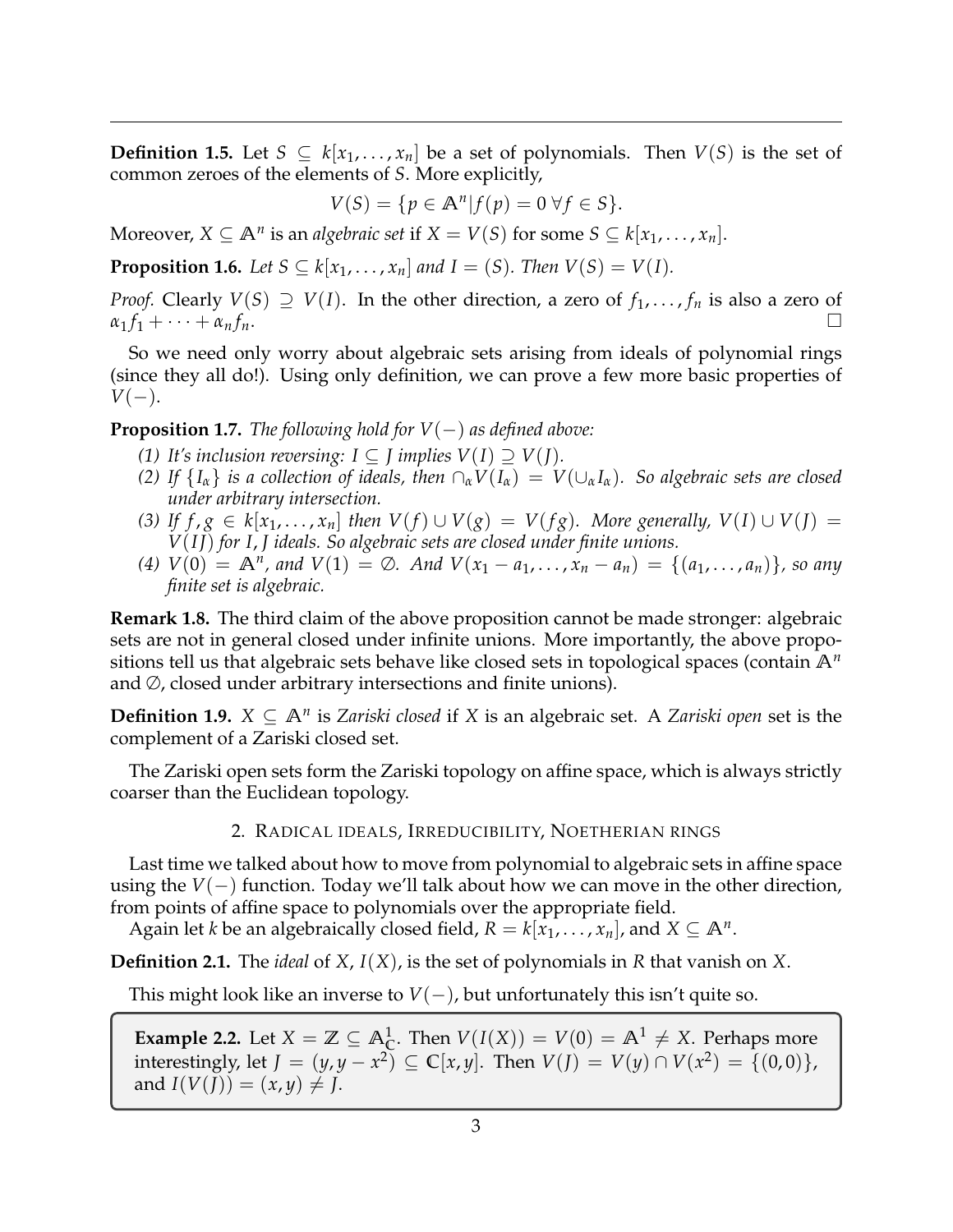In general, we may ask how *J* and *I*(*V*(*J*)) compare. It's fairly easy to see that *J* ⊆ *I*(*V*(*J*)), but something stronger is true.

**Definition 2.3.** Let *R* be a ring and *I* ⊆ *R* an ideal. The *radical* of *I* is rad*I* = { $a \in R | a^n \in$  $I, n \in \mathbb{N}$ . An ideal *I* is *radical* if  $I = \text{rad}I$ .

**Remark 2.4.** In this class we'll assume that all rings are commutative.

**Lemma 2.5.** <sup>√</sup> *I is a radical ideal.*

*Proof.* To see that rad*I* is an ideal, suppose  $a, b \in \text{rad}$ *I* meaning  $a^n \in I$  and  $b^m \in I$ . Then  $(a - b)$  ∈ rad*I* because  $(a - b)^{n+m}$  ∈ *I*. And *ca* ∈ rad*I* because  $(ca)^n = c^n a^n$  ∈ *I*. To see that rad*I* is radical, note that if  $a \in \text{radrad}$  then  $a^n \in \text{rad}$  so  $a^{nm} \in I$  and thus  $a \in \text{rad}$ *I*.

**Proposition 2.6.** Let  $R = k[x_1, \ldots, x_n]$ 

*a)* If  $J \subseteq R$  *is an ideal, then rad*  $J \subseteq I(V(J))$ *.* 

*b*) *If*  $X \subseteq \mathbb{A}^n$ , then  $X \subseteq V(I(X))$ .

*Proof.* If  $f \in \text{rad}$ *J* then  $f^n \in J$  for some *n* and thus if  $P \in V(J)$  then  $f^n(P) = 0$ . So  $f(P) = 0$ and  $f \in I(V(I))$ . b) follows from definition.

The following claims are left as exercises to check on your own.

**Corollary 2.7.** *I is inclusion-reversing,*  $I({a_1, ..., a_n})$ ) =  $(x_1 - a_1, ..., x_n - a_n)$ ,  $I(X)$  *is a radical ideal, and*  $V(I) = V(radI)$ *.* 

**Example 2.8.** Let's look at the cuspidal plane curve  $X = \{(t^2, t^3)\} \subseteq \mathbb{A}_{\mathbb{C}}^2$ . Is this an algebraic set? For  $(x, y) \in X$ , we have  $x^3 - y^2 = 0$ , so  $X \subseteq V(x^3 - y^2)$ . On the other hand, if  $(a, b) \in V(x^3 - y^2)$  then choose *t* such that  $t^2 = a$ . Then  $a^3 - b^2 = 0 \implies$  $t^6 = b^2$ . WLOG we can assume  $b = t^3$  so indeed  $(a, b) = (t^2, t^3) \in X$ . Now let  $I = (x^2 + y^2, x^2 - y^2) \subseteq \mathbb{C}[x, y]$ . What's  $V(I)$ ? Geometrically,  $V(I) =$ *V*(*x*<sup>2</sup> + *y*<sup>2</sup>) ∩ *V*(*x*<sup>2</sup> − *y*<sup>2</sup>) = *A* ∩ *B* for *A* = *V*(*x* + *iy*) ∪ *V*(*x* − *iy*) and *B* = *V*(*x* + *y*) ∪ *V*( $x - y$ ). By drawing two sets of perpendicular lines through the origin, we can see that  $V(I) = \{(0,0)\}\$ . Though it would've been easier to note that  $I = (x^2, y^2)$  and  $V(I) = V(\text{rad } I) = V(x, y) = \{(0, 0)\}.$ 

There's a notion in algebraic geometry like that of connectedness in topology, which allows us to decompose algebraic sets appropriately. It revolves around the notion of reducibility.

**Definition 2.9.** An algebraic set *X* is *reducible* if *X* =  $X_1 \cup X_2$  where  $X_1, X_2 \subseteq X$  are algebraic sets. Otherwise *X* is *irreducible*.

**Example 2.10.** Let  $L \subseteq \mathbb{A}^2$  be a line. Any  $X \subseteq L$  which is algebraic will consist of a finite set of points. So *L* is irreducible. On the other hand,  $V(xy) = V(x) \cup V(y)$  is reducible while  $V(x^2) = V(x) \cup V(x)$  is irreducible.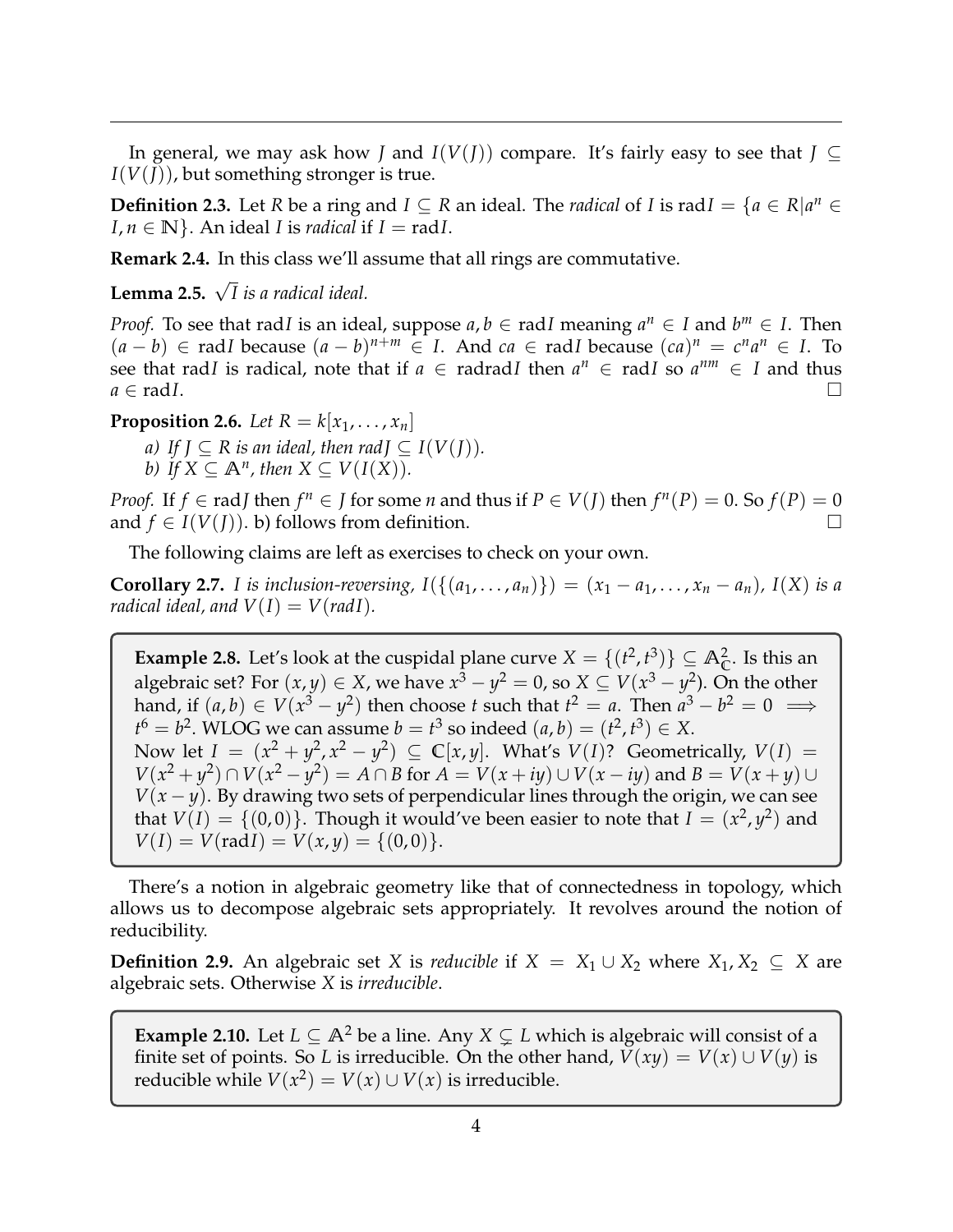**Definition 2.11.** If *X* = *X*<sub>1</sub> ∪ · · · ∪ *X*<sub>*n*</sub> for each *X*<sub>*i*</sub> an irreducible algebraic set and *X*<sub>*i*</sub>  $\not\subset$  *X*<sub>*i*</sub> the *X<sup>i</sup>* are called the *irreducible components* of *X*.

It turns out that these decompositions always exist and are unique, though to show why we'll need to get into some algebra.

**Definition 2.12.** A (commutative) ring *R* is *Noetherian* if every ideal *I* ⊆ *R* is finitely generated.

On the homework we'll show that there are several equivalent characterizations of the Noetherian property, some of which we list now.

**Lemma 2.13.** *R is Noetherian if and only if either of the following hold*

- *1) every strictly increasing chain of ideals terminates in finite time*
	- *2) every collection of ideals in R has a maximum with respect to inclusion*

*Proof.* PSet 1

How can we bring this back to algebraic geometry? Via our function *I*(−)! The following claim explains what we mean.

**Proposition 2.14.**  $k[x_1, \ldots, x_n]$  is Noetherian  $\iff$  every algebraic set in  $\mathbb{A}^n$  is the intersection *of finitely many hypersurfaces.*

That  $k[x_1, \ldots, x_n]$  is Noetherian is a consequence of the Hilbert Basis theorem, which states that when *R* is Noetherian,  $R[x]$  is as well.

## 3. HILBERT BASIS, IRREDUCIBLE DECOMPOSITION

<span id="page-4-0"></span>Last time we talked about the Hilbert basis theorem, which states that  $R[x]$  is Noetherian when *R* is Noetherian.

**Corollary 3.1.** *Any decreasing chain of algebraic sets terminates.*

*Proof.* Repeatedly using Hilbert basis, we have that *R*[*x*1, . . . , *xn*] is Noetherian. Passing through *V* and using the ascending chain condition formulation of the Noetherian condition gives the result. Recall that *V* is inclusion-reversing.

Now we're ready to prove what we wanted to show last time about irreducible decompositions.

**Theorem 3.2.** *Let X be an algebraic set. Then*

- *a.) We can write X* = *X*<sup>1</sup> ∪ · · · ∪ *X<sup>n</sup> where X<sup>i</sup> is irreducible (i.e. cannot be written as a union of proper algebraic subsets)*
- *b.) The above decomposition is unique*

*Proof.* To decompose *X*, repeatedly write its components as unions of proper algebraic subsets. This procedure terminates by the above corollary. To see that it's unique, suppose *X*<sub>1</sub> ∪ · · · ∪ *X*<sub>*r*</sub> = *Y*<sub>1</sub> ∪ · · · ∪ *Y*<sub>*s*</sub> are two irreducible decompositions. For each *X*<sub>*i*</sub>, we have  $X_i = \bigcup_{j=1}^s (Y_j \cap X_i)$ . Since  $X_i$  is irreducible, one of these is all of  $X_i$  and thus  $X_i \subseteq Y_j$  for some *j*. But similarly,  $Y_j$  ⊆  $X_k$  for some *k*, so  $X_i$  ⊆  $X_k$ , producing contradiction.  $\Box$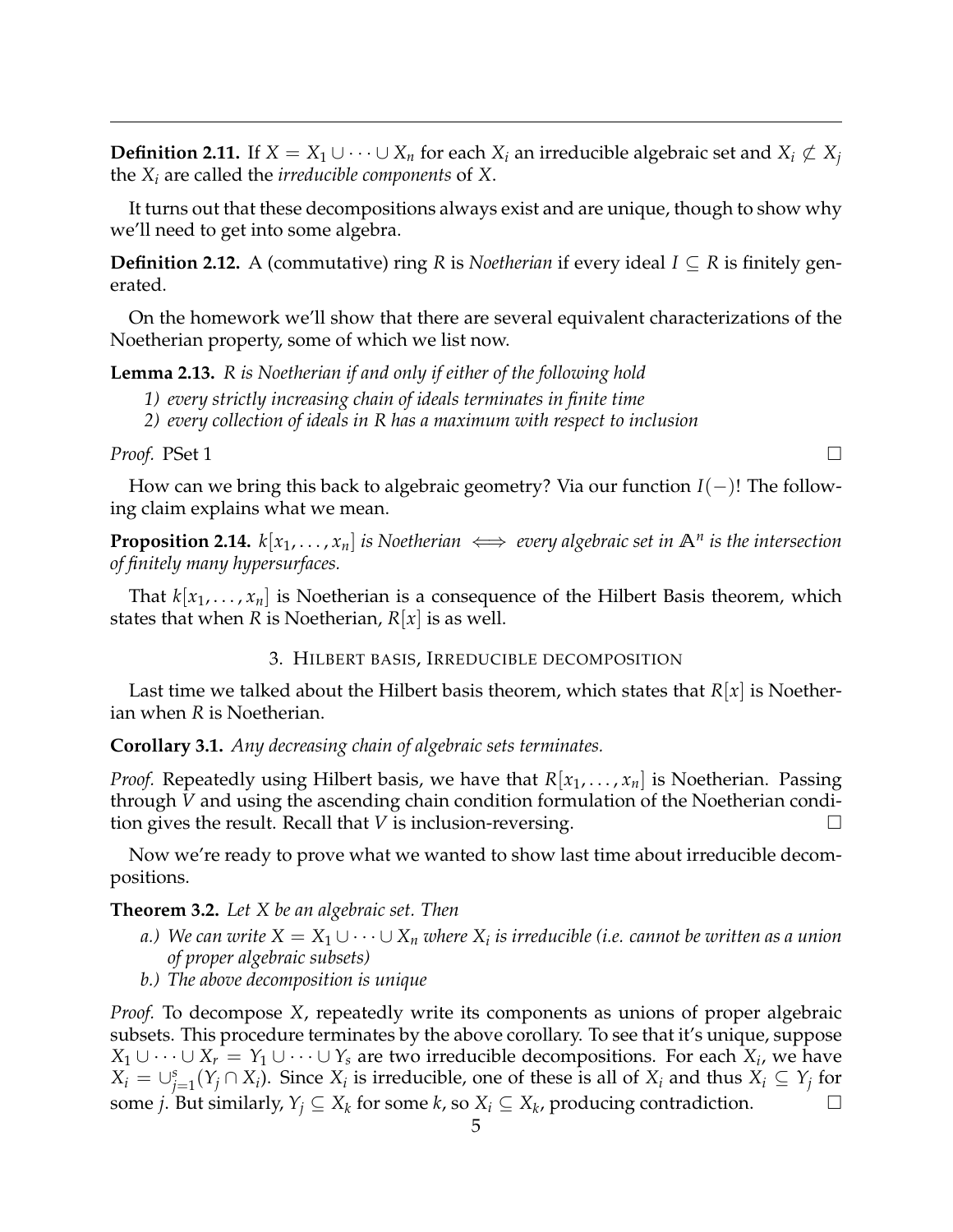We've seen that algebraic sets give rise to ideals in polynomial rings via the *I* function; how does this look when the algebraic set is irreducible?

**Proposition 3.3.** *X is irreducible*  $\iff I(X)$  *is prime.* 

*Proof.* Suppose *X* is reducible, meaning we can write  $X = X_1 \cup X_2$ . Then  $I(X_1)$ ,  $I(X_2) \supseteq I(X_1)$ *I*(*X*) by a question on PSet 1. Let  $f_i$  ∈ *I*(*X<sub>i</sub>*) \ *I*(*X*). Then  $f_1 f_2$  ∈ *I*(*X*), so *I*(*X*) isn't prime. Now assume *I*(*X*) is not prime. Then there exist  $f, g \notin I(X)$  with  $fg \in I(X)$ . So *X* ⊆ *V*(*fg*) = *V*(*f*) ∪ *V*(*g*). But *X s*ub *V*(*f*), *V*(*g*) so *X* = (*V*(*f*) ∩ *X*) ∪ (*V*(*g*) ∩ *X*). Thus *X* is reducible. □

We'll soon see that if *J* is prime then  $V(I)$  is irreducible, as long as *k* is algebraically closed.

**Example 3.4.** Consider  $f = y^2 + x^2(x-1)^2 \in \mathbb{R}[x, y]$ . You can check that this polynomial is irreducible, so it's prime. But the zeroes of f are  $\{(0,0), (1,0)\}\)$ , which is reducible.

Now we turn to dimension: if  $X \subseteq \mathbb{A}^n$  is an algebraic set, we can write  $X \supseteq X_d \supsetneq \cdots \supsetneq X_d$  $X_0 \supsetneq \emptyset$ . The maximal such *d* is the *dimension* of *X*.

**Example 3.5.** dim  $\mathbb{A}^1 = 1$ . It's relatively easy to see that dim  $\mathbb{A}^n \ge n$ , but it's pretty hard to show that it exactly equals *n* (though it does).

Equivalently, the dimension of a ring *X* equals the maximal length of an increasing chain of prime ideals containing *I*(*X*). [1](#page-5-0) Now let's look at the irreducible algebraic sets in **A**<sup>2</sup> . I claim that the following are irreducible:

$$
1.)\oslash = V(1)
$$

2.) 
$$
\mathbb{A}^2 = V(0)
$$

- 3.)  $(a, b) = V(x a, y b)$
- 4.) Plane curves of the form *V*(*f*) for *f* irreducible.

To show that these are all the possibilities, it suffices to show the following.

**Proposition 3.6.** *If*  $f$ ,  $g \in k[x, y]$  *with no common factors then*  $V(f, g) = V(f) \cap V(g)$  *is finite.* 

**Definition 3.7.** For *R* an integral domain, the *field of fractions* of *R* is the set  $\{\frac{a}{b}\}$  $\frac{a}{b}$ |a, b  $\in$  R, b  $\neq$ 0} with  $\frac{a}{b} = \frac{c}{d}$  if and only if  $ad = cb$ .

**Example 3.8.** The field of fractions of  $k[x_1, \ldots, x_n]$  is the textitfield of rational functions denote  $k(x_1, \ldots, x_n)$ .

Another tool which will be good to have our disposal is Gauss's theorem.

**Theorem 3.9** (Gauss's theorem)**.** *For R a UFD with field of fractions K, then if f is irreducible in*  $R[x]$  *it's also irreducible in*  $K[x]$ *.* 

<span id="page-5-0"></span><sup>1</sup> *I*, like *V*, is inclusion-reversing.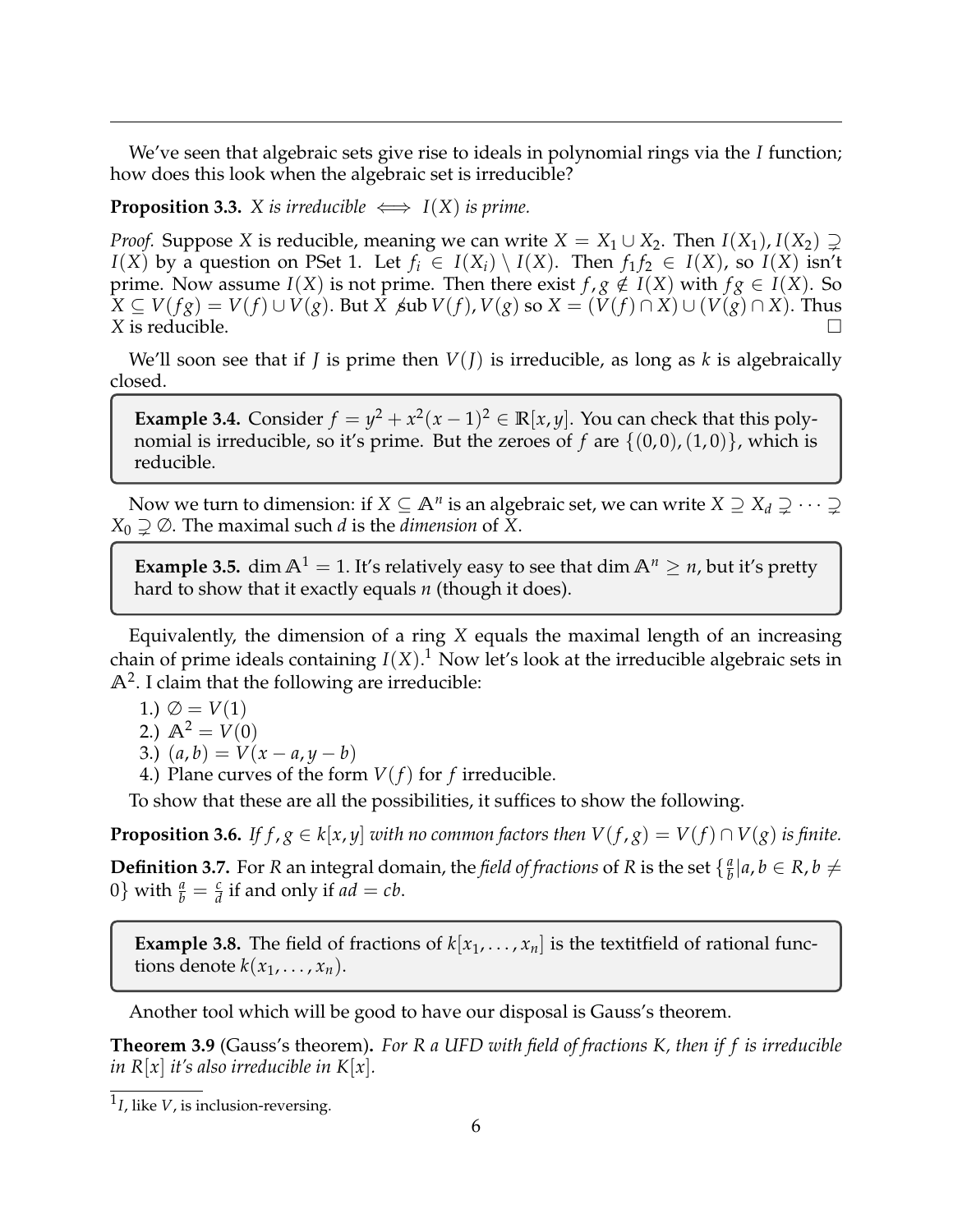Back to the previous proposition:

**Proposition 3.10.** If  $f, g \in k[x, y]$  with no common factors then  $V(f, g) = V(f) \cap V(g)$  is *finite.*

*Proof.* If *f* and *g* have no common factors in  $k[x, y] = k[x][y]$ , then by Gauss's theorem they don't have common factors in  $k(x)[y]$ . Since  $k(x)$  is a field,  $k(x)[y]$  is a PID. So  $(f, g)$  =  $(h) \subseteq k(x)[y]$  for some *h*. Since *h* divides *f* and *g*, we have  $(f,g) = 1$  and thus  $rf + sg = 1$ for some  $r, s \in k(x)[y]$ . Clearing denominators, we have  $af + bg = d$  in  $k[x]$ . Egh i missed the rest of the proof.  $\Box$ 

## 4. NULLSTELLENSATZ

<span id="page-6-0"></span>Last time we talked about classifying the irreducible algebraic sets in  $\mathbb{A}^2$ . We claimed that the irreducible algebraic sets take the form

1.)  $\emptyset = V(1)$ 

2.)  $\mathbb{A}^2 = V(0)$ 

- 3.)  $(a, b) = V(x a, y b)$
- 4.) Plane curves of the form  $V(f)$  for f irreducible.

We showed that these are all the possibilities, so it remains only to show that the plane curves of 4) are indeed irreducible.

**Proposition 4.1.** *If*  $f \in k[x, y]$  *is irreducible then*  $I(V(f)) = (f)$ *, so*  $V(f)$  *is irreducible.* 

*Proof.* We know  $(f)I(V(f))$ . On the other hand, if  $g \in I(V(f))$  then  $V(f) \subseteq V(g)$ . Since *k* is algebraically closed, we claim  $V(f)$  is infinite. Without loss of generality,  $f$  has positive degree in *x*, so we can write  $f = a_d(y)x^d + \cdots + a_1(y)x$ . For each of the infinitely many  $\alpha \in k$  such that  $a_d(y)$  doesn't vanish,  $f(x, \alpha)$  is a degree *d* polynomial so it has at least one root. Since there are infinitely many *α* for which this is the case, *f* has infinitely many roots. Since  $V(f)$  is infinite and  $V(f) \subseteq V(g)$ , we have that  $V(f,g)$  is infinite. So, by the theorem from last time, *f* and *g* have a common factor. Since *f* is irreducible, *f* divides *g*, as desired.  $\Box$ 

So we've classified algebraic sets in **A**<sup>2</sup> - cool. Let's pull back to some of the ideas we were talking about on the first day, in particular the idea of having a dictionary between algebra and geometry. So far we're equipped with the following tool

 $V: \{\text{ideals in } k[x_1, \ldots, x_n]\} \to \{\text{alg. sets in } \mathbb{A}_k^n\}$ 

And we've seen that it's

- Inclusion-reversing:  $I \subseteq IV(I) \subseteq V(I)$
- Surjective, by definition
- If *X* is algebraic, then  $V(I(X)) = X$ , so *I* is a right inverse to *V*.
- *Not* injective; for instance  $V(x^2) = V(x)$
- $\bullet$   $V(I) = V(\sqrt{I})$

It's now relatively natural to ask whether restricting to *radical ideals* turns *V* into a bijection between ideals and algebraic sets. The answer in general is no, if we allow *k* not to be algebraically closed.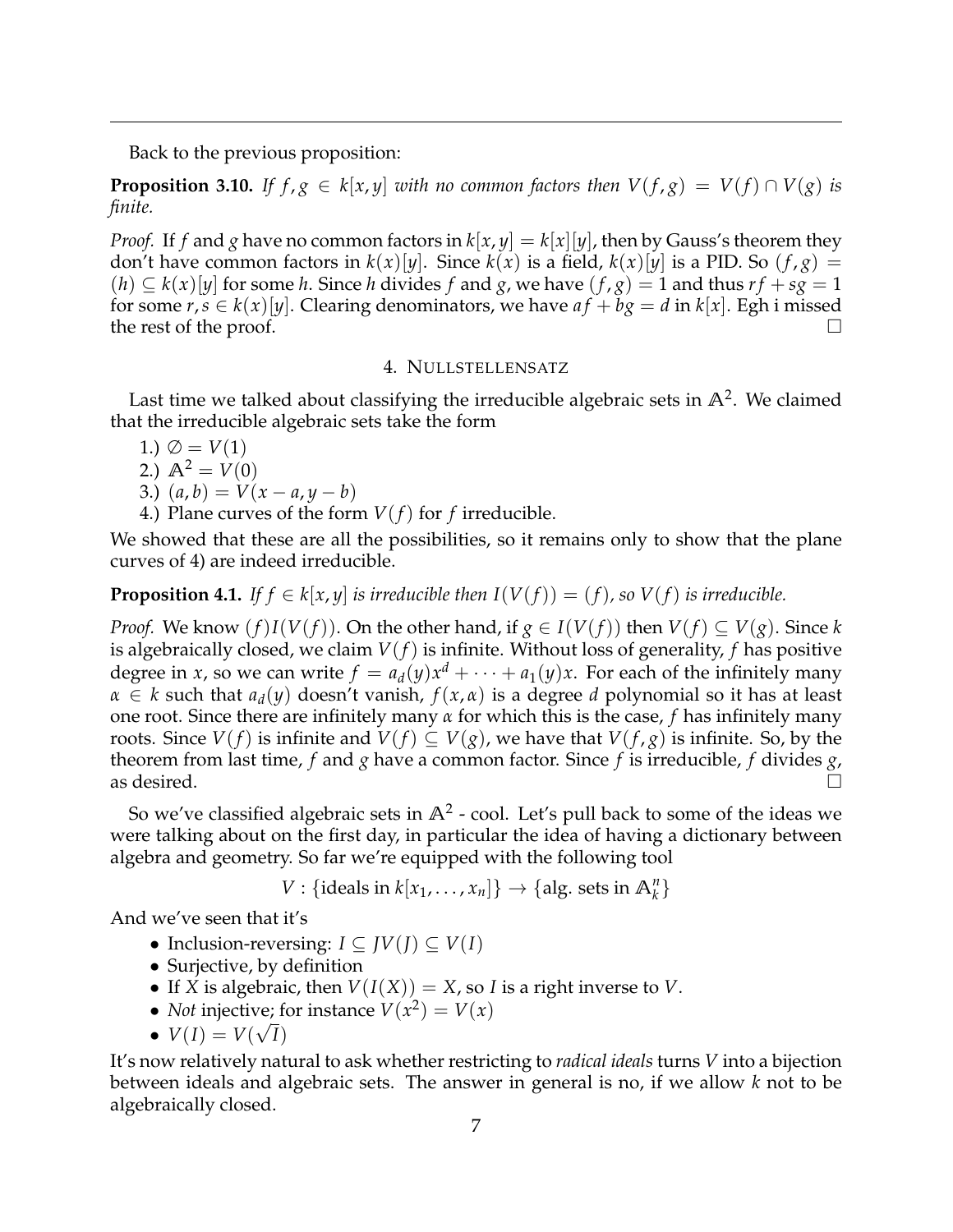**Example 4.2.** *V* doesn't inject out of radical ideals in  $\mathbb{R}[x, y]$ .  $(x^2 + y^2)$  and  $(x, y)$  are prime and thus radical, but over **R** they have the same zero set.

Nullstellensatz says that as long *k* as *is* algebraically closed, however, *V* does restrict to a bijection from radical ideals in the polynomial ring to algebraic sets in affine space.

**Theorem 4.3** (Hilbert's Nullstellensatz). Let k be algebraically closed and  $I \subseteq k[x_1, \ldots, x_n]$  and *i* neorem 4.5 (Hilbert s industellensatz). Let *k* be algebratally closed and ideals.<br>ideal. Then  $I(V(I)) = \sqrt{I}$ . In particular, *V* is bijective on radical ideals.

In order to prove this we need some algebra we haven't seen yet as well as the weak Nullstellensatz, which is as follows:

**Proposition 4.4** (Weak Nullstellensatz). If  $k = \overline{k}$  and  $I \subseteq k[x_1, \ldots, x_n]$  a proper ideal then  $V(I) \neq \emptyset$ .

*Proof.* Pick a maximal ideal  $m \supset I$ . Then  $V(m) \subseteq V(I)$ . We make use of the result that when  $k = \overline{k}$ , the maximal ideals of  $k[x_1, \ldots, x_n]$  are exactly those of the form  $(x_1$  $a_1, \ldots, x_n - a_n$ , though we won't prove this until next time.

Now back to the OG Nullstellensatz.

*Proof of original Nullstellensatz.* We know  $\sqrt{i} \subseteq I(V(I))$ . Now let  $I = (f_1, \ldots, f_r)$  and  $g \in I(V(\tilde{I}))$ . Letting  $R = k[x_1, \ldots, x_n]$  and  $S = k[x_1, \ldots, x_{n+1}]$ , we now define  $J =$  $(f_1, \ldots, f_r, x_{n+1}g - 1) \subseteq S$ . Now consider  $V(I) \subseteq \mathbb{A}^{n+1}$ . If  $P \in V(I)$  then  $f_i(P) = 0$   $\forall i$  so  $g(P) = 0$ . So  $x_{n+1}g - 1$  evaluated at *P* is not 0. So  $V(J) = \emptyset$  and by the weak Nullstellensatz,  $J = S$ . Then  $1 \in J$  and so  $\sum a_i f_i + b(x_{n+1}g - 1) = 1$  for some  $a_i, b \in S$ . Now let *N* be the highest power of  $x_{n+1}$  appearing in the equation (in any term), and set  $y = \frac{1}{x_{n+1}}$ . Multiplying both sides by  $y^N$  and cancelling the  $x_{n+1}$ 's yields  $\sum \tilde{a}_if_i + \tilde{b}(g-y) \ = \ y^N$ where  $\tilde{a}_1,\ldots,\tilde{a}_r$ ,  $\tilde{b}\in k[x_1,\ldots,x_n,y].$  Substituting  $g$  for  $y$ , we get  $g^N=F+0\in I$ , and thus  $g \in \text{rad}$ *I*.

**Corollary 4.5.** *We can now start filling the dictionary between commutative algebra and algebraic geometry.* Let  $S = k[x_1, \ldots, x_n]$ . Then there are the following correspondences

| АG                               | СA                                                         |
|----------------------------------|------------------------------------------------------------|
| algebraic sets in $\mathbb{A}^n$ | radical ideals in S                                        |
| irreducible alg. sets            | prime ideals                                               |
| points in $\mathbb{A}^n$         | maximal ideals $(x_1 - a_1, \ldots, x_n - a_n)$            |
| Ø                                | $(1) = S$                                                  |
| $\mathbb{A}^n$                   | (0)                                                        |
| <i>inclusion of alg. sets</i>    | (reverse) inclusion of ideals                              |
| irreducible hypersurfaces        | <i>irreducible polynomials, up to scaling</i>              |
| algebraic subsets of $V(I)$      | radical ideals containing $I$ (= radical ideals in $S/I$ ) |
|                                  |                                                            |

**Corollary 4.6.** For  $k = \overline{k}$  and  $I \subseteq k[x_1, \ldots, x_n] = S$  an ideal,  $V(S)$  is finite if and only if  $S/I$  is *a finite dimensional k-vector space.*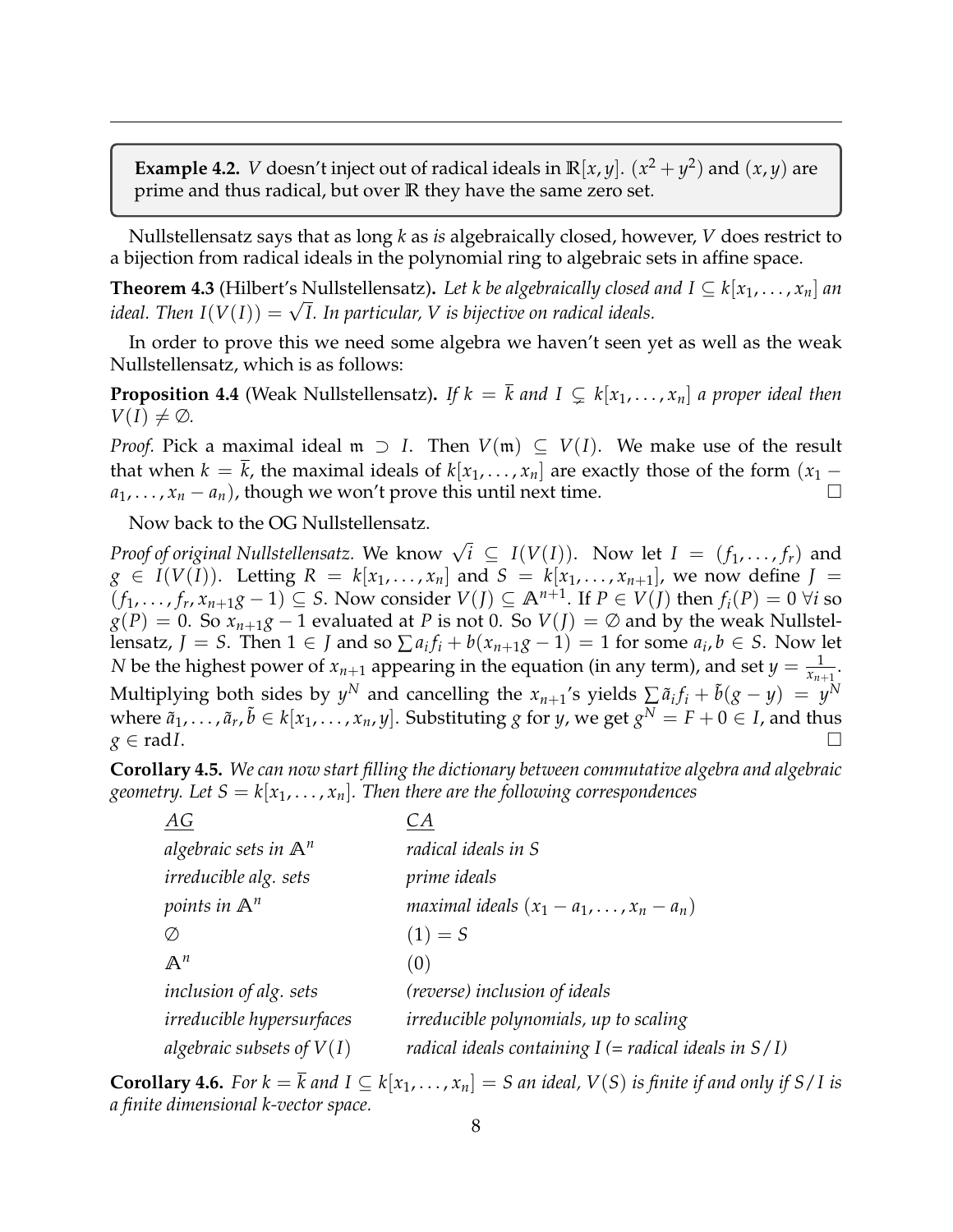**Example 4.7.** Let's apply the above corollary

1.)  $k[x]$  has *k*-basis 1,  $x$ ,  $x^2$ ,... and  $V(0) = \mathbb{A}^1$ , which is infinite.

2.)  $k[x,y]/(x^2,y)$  has basis 1,  $x$  so dimension 2 and  $V(x^2,y) = \{(0,0)\}$  is finite.

3.)  $k[x, y]/(y, x(x-1))$  has basis 1,x and  $V(y, x(x-1)) = \{(0, 0), (1, 0)\}.$ 

4.) *f* ∈ *k*[*x*] has degree *d* > 0. Then *k*[*x*]/(*f*) has basis 1, *x*, . . . , *x<sup>d−1</sup>*.

Note that the dimension  $\dim_k(S/I)$  is called the *length* of the corresponding scheme. And even though  $V(x^2, y) = V(x, y)$ , the two ideals define different schemes.

### 5. MODULE-FINITENESS, RING-FINITENESS, AND INTEGRALITY

<span id="page-8-0"></span>I'm going to finish up what we were working on last time, i.e. corollaries to the Nullstellensatz.

**Corollary 5.1.** *For k algebraically closed and I* ⊆  $k[x_1, \ldots, x_n] = S$  *an ideal, then*  $V(I)$  *is finite if and only if S*/*I is a finite-dimensional k-vector space.*

*Proof.* Assume  $\dim_k(S/I) < \infty$  and let  $P_1, \ldots, P_r \in V(I)$ . Note that we can find  $f_1, \ldots, f_r \in V(I)$ *S* such that  $f_i(P_j) = \delta_i j$ . We'd like to show that the  $f_i$ 's are linearly independent in *S*/*I*. Let  $\lambda_1, \ldots, \lambda_r \in k$  such that  $\sum \lambda_i f_i = 0$ . Then  $\sum \lambda_i f_i \in I$ . Since  $P_j \in V(I)$ , then  $\lambda_j =$  $\sum \lambda_i f_i(P_j)=0.$  So all the  $_i$  are  $0$  and the  $\overline{f_i}$  are linearly independent. So  $r\leq \dim_k(S/I)<\infty$ and  $V(I)$  is finite.

Now suppose that  $V(I) = \{P_1, \ldots, P_r\}$ . For each  $j \in \{1, \ldots, n\}$ , define  $f_j = (x_j$  $a_{1j}$ )... $(x_j - a_{rj})$  where  $a_{ij}$  is the *j*th coordinate of  $P_i$ . Note that  $f_j(P_i) = 0$  for all *i*, *j*. So *f*<sub>*j*</sub> ∈ *I*(*V*(*I*)) = √*I*. Then there exists an *N* >> 0 with *f*<sup>*N*</sup><sub>*j*</sub> ∈ *I* for all *j*. Then  $\overline{f}^N_j$  = 0. So  $\overline{x_j}^{Nr}$  equals a *k*-linear combination of smaller powers of  $\overline{x}_j$ . Thus we can generate  $S/I$  as a vector space using finitely many monomials and  $\dim_k(S/I) < \infty$ .

Now onto a bit of an algebra detour - recall that the step in the proof of the weak Nullstellensatz is that when  $k = \overline{k}$ , the maximal ideals of  $k[x_1, \ldots, x_n]$  are exactly those which take the form  $(x_1 - a_1, \ldots, x_1 - a_n)$ . We'll need some algebra to tackle this.

**Definition 5.2.** *M* is a *finitely generated R*-module if there exist  $m_1, \ldots, m_n \in M$  with  $M =$  $Rm_1 + \cdots + Rm_n$ .

**Definition 5.3.** Suppose *S* is a ring with *R* ⊂ *S* a subring. Then *S* is an *R*-module and in this case we'll call it an *R-algebra*.

**Definition 5.4.** If *S* is finitely generated as an *R*-module, then *S* is *finite over R*, or *modulefinite* over *R*.

Now let  $v_1, \ldots, v_n \in S$ . We denote the subring generated by  $R, v_1, \ldots, v_n$  in *S* by  $R[v_1, \ldots, v_n]$ . Roughly, this is the ring of "polynomials" in  $v_1, \ldots, v_n$  with coefficients in *R*.

**Definition 5.5.** *S* is *ring-finite* over *R*, or a *finitely generated R-algebra*, if  $S = R[v_1, \ldots, v_n]$ for some  $v_1, \ldots, v_n \in S$ .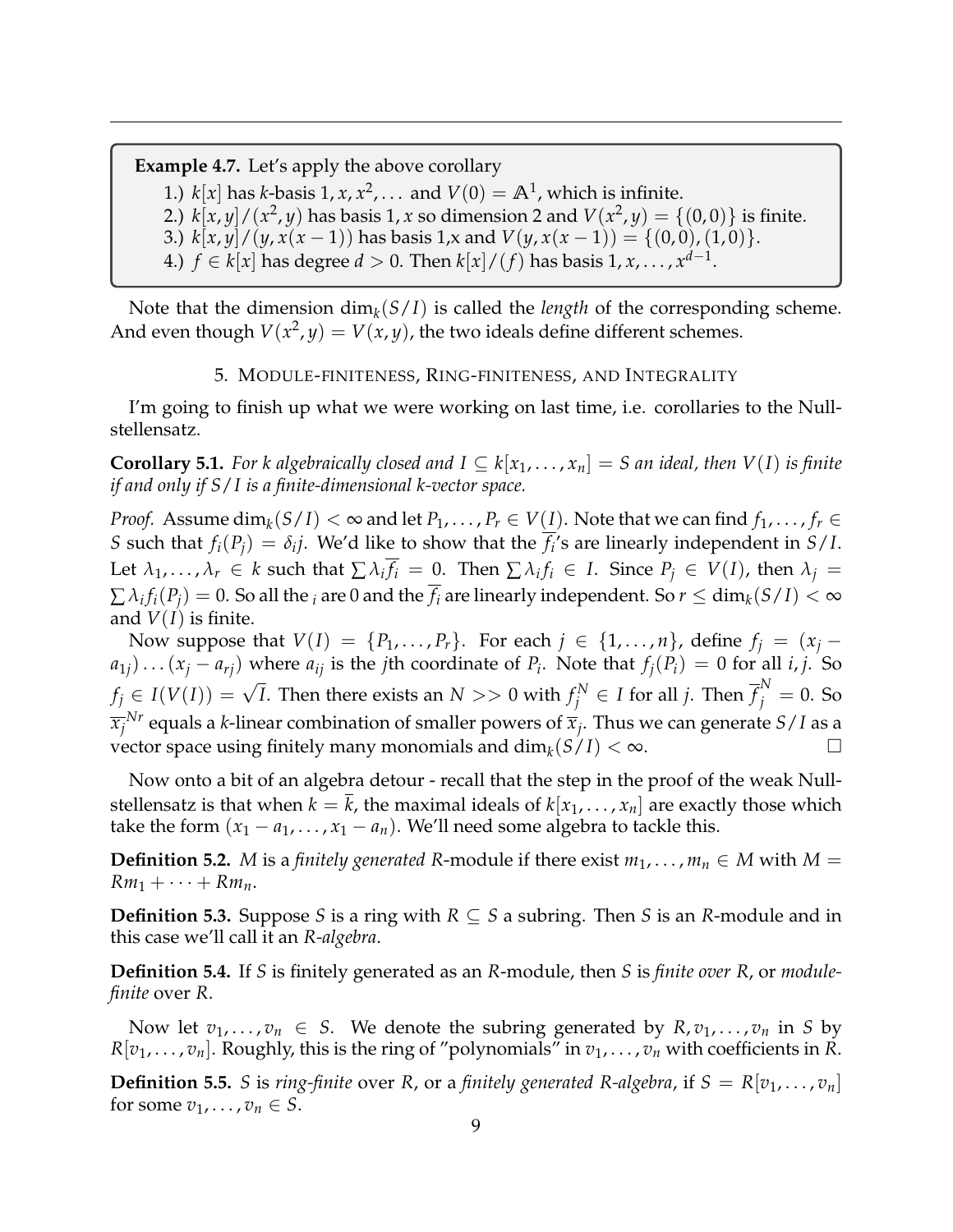Note that if  $S = R[v_1, \ldots, v_n]$  then there's a natural surjection  $R[x_1, \ldots, x_n] \rightarrow S$  with  $x_i \mapsto v_i$ .

**Definition 5.6.**  $v \in S$  is *integral* over  $R(\subseteq S)$  if there's a monic polynomial  $f \in R[x]$  with  $f(v) = 0$ . *S* is *integral* over *R* if every  $v \in S$  is.

You can check that

- 1) Module- and ring-finiteness are both transitive. Integrality is also transitive but harder to show - we'll see that on PSet 3
- 2) Module-finite implies ring-finite.

We'll see that the set of elements of *S* that are integral over *R* form a ring, called the *integral closure* of *R* in *S*. And if *R* is an integral domain, its integral closure (without reference to a bigger ring) is its integral closure in its field of fractions.

**Example 5.7.** Let's consider some examples of integrality:

- 1) *R*[*x*] is ring-finite but not module-finite or integral over *R*.
- 2)  $R[x]/(x^2) = R + Rx$  is module finite and integral over *R*.
- 2)  $K[x]/(x^2) = K + Kx$  is module linite and integral over K.<br>3)  $\mathbb{Q}[\sqrt{2}, \sqrt[3]{2}]$  is not ring finite over Q (so it's not module-finite) but it is integral.

Next up is a proposition that we'll find really useful moving forward:

**Proposition 5.8.** For  $R \subseteq S$ , S an integral domain, and  $v \in S$ , the following are equivalent:

- *1) v is integral over R*
- *2) R*[*v*] *is module-finite over R*
- *3) There's a subring*  $R' \subseteq S$  *containing*  $R[v]$  *that's module-finite over* R.

*Proof.* (1)  $\implies$  (2): If *v* is integral over *R*, then  $v^n + a_1v^{n-1} + \cdots + a_n = 0$  for appropriately  $a_i \in R$ . So  $v^n \in R + Rv + \cdots + Rv^{n+1}$ . So  $R[v]$  is module-finite over *R*. For (2)  $\implies$  (3), set  $R' = R[v]$ . For (3)  $\implies$  (1), do some funky linear algebra

# 6. FIELDS, AFFINE VARIETIES

<span id="page-9-0"></span>Today we'll talk mostly about algebra, hoping to return to the geometry in the near future. Last time we talked about the equivalences between integrality of an element *v*, module-finiteness of the module  $R[v]$  it gives rise to, and the existence of an  $R' \subseteq S$ containing *R*[*v*] that's module-finite over *R*.

**Corollary 6.1.** *The set of elements of S that are integral over R is a subring of S, called the integral closure of R in S.*

*Proof.* If *a*, *b* are integral over *R* then *R*[*a*] is module-finite over *R* and *b* is integral over *R*[*a*]. So  $\tilde{R}[a, b]$  is module-finite over  $R[a]$  and, by transitivity, thus over  $R$ . Setting  $R' = R[a, b]$ , we have that *R'* is module-finite over *R*. Setting  $v = ab$  or  $v = a \pm b$ , we have by the proposition that *v* is integral over *R*.

**Corollary 6.2.** *Suppose S is ring-finite over R. Then S is module-finite over R if and only if it is integral over R.*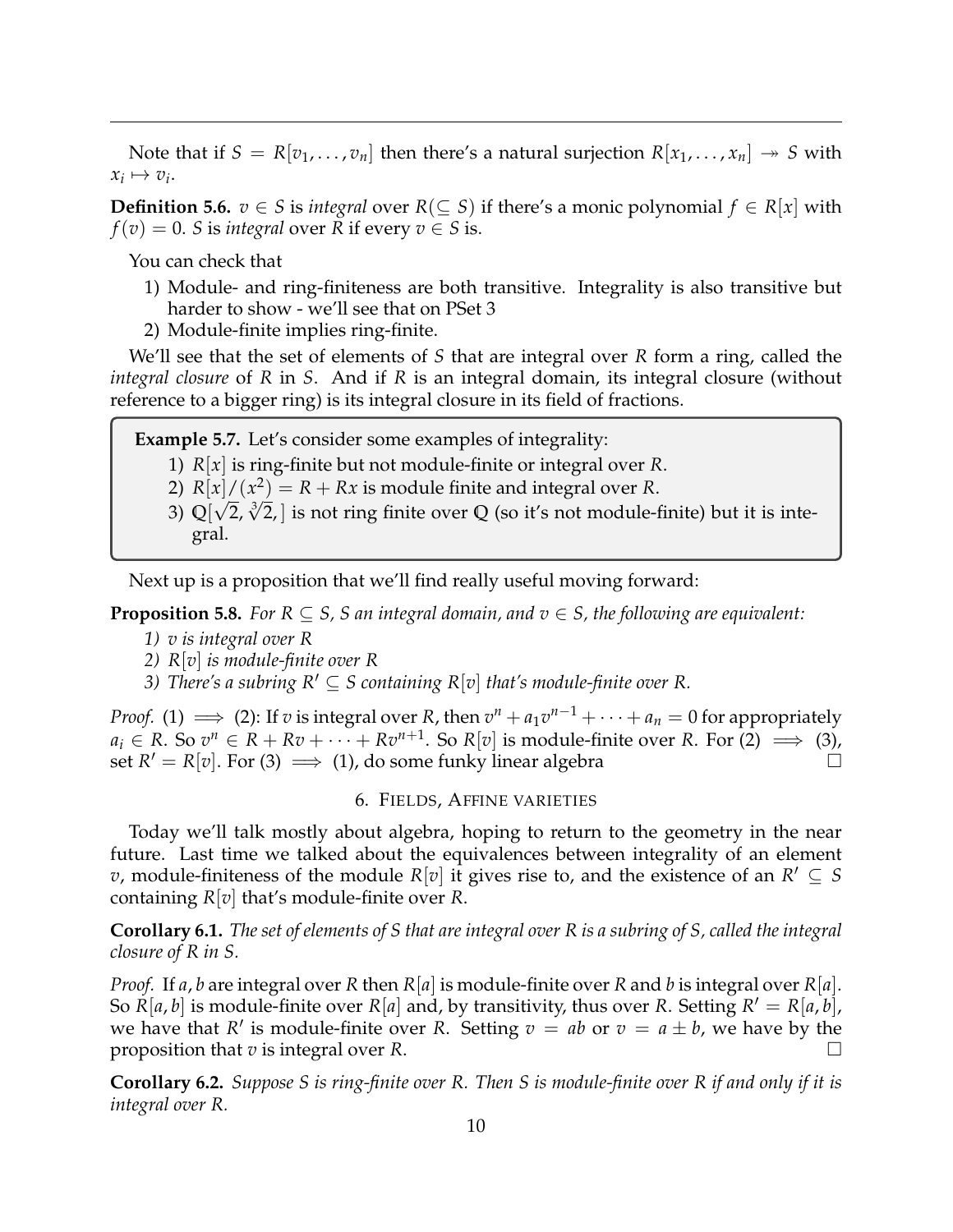*Proof.* First suppose *S* is module-finite over *R* and fix  $a \in S$ . Then  $R[a] \subseteq S$  so *a* is integral over *R* and, since *a* was arbitrary, *S* is integral over *R*. Now suppose *S* is integral over *R*; we write  $S = R[v_1, \ldots, v_n]$ . Note that  $R[v_1]$  is module-finite over *R*, and let us assume that  $R[v_1, \ldots, v_k]$  is module-finite over  $R$ . Then  $v_{k+1}$  is integral over  $R[v_1, \ldots, v_k]$ , so  $R[v_1,\ldots,v_{k+1}]$  is module finite over  $R[v_1,\ldots,v_k]$  and thus over  $R.$  We've completed the inductive argument.  $\Box$ 

Now we'll pivot slightly to fields - if  $K \subseteq L$  are fields, we write  $K(v_1, \ldots, v_n)$  to mean the field of fractions of *K*[*v*1, . . . , *vn*]. Equivalently, it's the smallest field in *L* containing *K* and  $v_1, \ldots, v_n$ .

**Definition 6.3.** *L* is a *finitely generated* field extension of *K* if  $L = K(v_1, \ldots, v_n)$  for some *v<sup>i</sup>* ∈ *L*. *L* is *algebraic* over *K* if all elements of *L* are algebraic over *K*.

**Example 6.4. Q**[ √ 5] = **Q**( √ 5) is an algebraic extension of **Q**. In fact, it's modulefinite over Q.  $\mathbb{Q}(\pi)$ , on the other hand, is not algebraic over Q.

**Remark 6.5.** If  $K \subseteq L$  are fields, then the algebraic elements of L over K form a subfield of *L*.

**Proposition 6.6.** *k*(*x*) *is a finitely-generated field extension, but it's not ring-finite over k.*

*Proof.* Suppose  $k(x) = k[v_1, \ldots, v_n]$ . Then there exists  $b \in k[x]$  such that  $bv_i \in k[x] \ \forall v_i$ . Now choose  $c \in k[x]$  irreducible that doesn't divide *b*. We can write  $\frac{1}{c}$  as a *k*-linear combination of monomials in the  $v_i$ . Then there exists  $N >> 0$  such that  $\frac{b^N}{c} \in k[x]$ , producing contradiction.  $\Box$ 

**Proposition 6.7.**  $k[x] \subseteq k(x)$  *is its own integral closure.* 

*Proof.* Let  $z \in k(x)$  be integral over  $k[x]$ . Then  $z^n + a_{n-1}z^{n-1} + \cdots + a_0 = 0$  with the  $a_i \in k[x]$ . We can write  $z = \frac{f}{g}$  $\frac{f}{g}$  for  $f$ ,  $g \in k[x]$  relatively prime. Multiplying through by  $g^n$ ,  $\Box$  we get that  $f^n + a_{n-1}f^{n-1}g + \cdots + a_0g^n = 0$ . So *g* divides  $f^n$  and  $g \in k$ .  $\Box$ 

**Theorem 6.8.** Let  $K \subseteq L$  be fields. If L is ring-finite over K, then L is module-finite (and thus *algebraic) over K.*

*Proof.* Eh, zoned out during this proof. □

**Theorem 6.9.** If k is algebraically closed and  $m \subseteq k[x_1, \ldots, x_n]$  is a maximal ideal then  $m =$  $(x_1 - a_1, \ldots, x_n - a_n)$  for some  $a_i \in k$ .

*Proof.* Let  $L = R/\mathfrak{m}$ , and note  $k \subseteq L$ . *L* is ring-finite over  $k$ , as  $L = k[\overline{x}_1, \ldots, \overline{x}_n]$ . If  $z \in L$ then  $f(z) = 0$  for some  $f \in k|x|$ . But *k* is algebraically closed, so *z* ∈ *k* and thus *L* = *k*. □

We're done with the algebra, so let's move back to the algebra.

**Definition 6.10.** An *affine variety* is an irreducible algebraic set. So affine varieties in **A***<sup>n</sup>* correspond to prime ideals in  $k[x_1, \ldots, x_n]$ .

What should functions between varieties look like?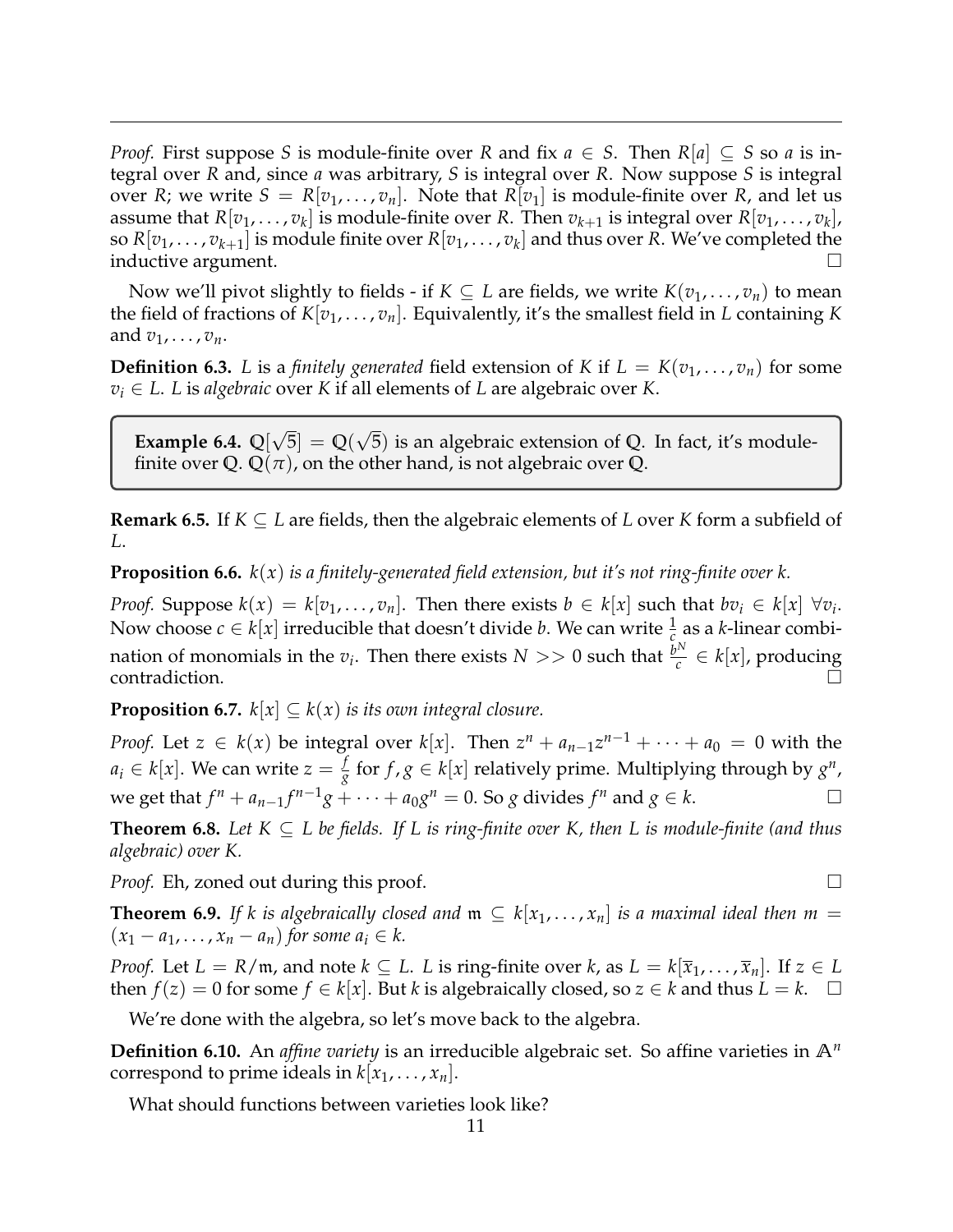**Definition 6.11.** For *V* ⊆  $\mathbb{A}^n$  a variety a function *f* : *V*  $\rightarrow$  *k* is a *polynomial function* or *regular function* on *V* if there exists  $F \in k[x_1, \ldots, x_n]$  with  $f = F|_V$ .

**Definition 6.12.** The ring of regular functions on *V* is called the *coordinate ring* of *V*, denoted  $Γ(V)$ .

**Example 6.13.**  $\Gamma(\mathbb{A}^n) = k[x_1, \ldots, x_n]$ 

#### 7. REGULAR FUNCTIONS

<span id="page-11-0"></span>Last time we talked about coordinate rings on algebraic sets, which are functions from the algebraic set to the field which come from restrictions of polynomials from greater affine space.

For instance, for  $V = V(y - x^2)$ , we have that *y* and  $x^2$  are the same function on *V*, so inside  $\Gamma(V)$ , they're the same. What about  $V = V(xy - 1) \subseteq \mathbb{A}^2$ . Is  $\frac{1}{y}$  regular? Yes, because  $xy = 1 \implies x = \frac{1}{y}$ . So  $x$  and  $\frac{1}{y}$  are the same function of  $V$  and  $\frac{1}{y}$  is indeed regular on *V*.

In general, if  $V \subseteq \mathbb{A}^n$  is an algebraic set, we have a map  $k[x_1, \ldots, x_n] \twoheadrightarrow \Gamma(V)$  given by restriction which gives rise to an isomorphism  $\Gamma(V) \simeq k[x_1, \ldots, x_n]/I(V)$ . This is sometimes given as the definition of the coordinate ring, but that's not a great way to think about it - it conceals what's going on and obstructs you from thinking about Γ(*v*) as a collection of functions, rather than a ring.

**Remark 7.1.** Γ(*V*) is ring-finite over *k*. Furthermore, if *V* is a variety, then Γ(*V*) is an integral domain.

**Definition 7.2.** A *subvariety* of  $V \subseteq \mathbb{A}^n$  is a variety  $W \subseteq \mathbb{A}^n$  such that  $W \subseteq V$ .

So, expanding slightly our dictionary between AG and CA, we have that subvarieties of *V* correspond to prime ideals in  $\Gamma(V)$  – as those are prime ideals containing  $I(V)$ , by the above definition of the coordinate ring – and points of *V* correspond to maximal ideals in  $\Gamma(v)$ .

We have  $R \to \Gamma(V) \to \Gamma(W)$  given by restriction maps.  $\overline{f} \in \Gamma(V)$  is in the kernel of the rightmost map iff  $\overline{f}$  vanishes on *W* meaning  $\overline{f} \in I_V(W)$ . So

$$
\Gamma(W) \simeq \Gamma(V)/I_V(W)
$$
  
\simeq (R/I(V))/(I(W)/I(V))

**Definition 7.3.** Let  $V \subseteq \mathbb{A}^n$ ,  $W \in \mathbb{A}^m$  be algebraic sets. A function  $\phi : V \to W$  is a *regular map* if there are  $T_1, \ldots, T_m \in k[x_1, \ldots, x_n]$  such that for all  $a = (a_1, \ldots, a_n) \in V$ ,  $phi(a) = (T_1(a), T_2(a), \ldots, T_m(a)).$ 

Note that a regular function  $f$  on  $V$  determines a regular map  $V \to \mathbb{A}^1.$ 

**Definition 7.4.** For  $\phi: V \to W$ , define  $\phi^*: \Gamma(W) \to \Gamma(V)$  defined by  $\phi^*(g) = g \circ \phi$  to be the *pullback* of *φ*.

**Remark 7.5.** If  $\phi: V \to W$  and  $\psi: W \to X$ , then  $(\psi \circ \phi)^* = \phi^* \circ \psi^*$ .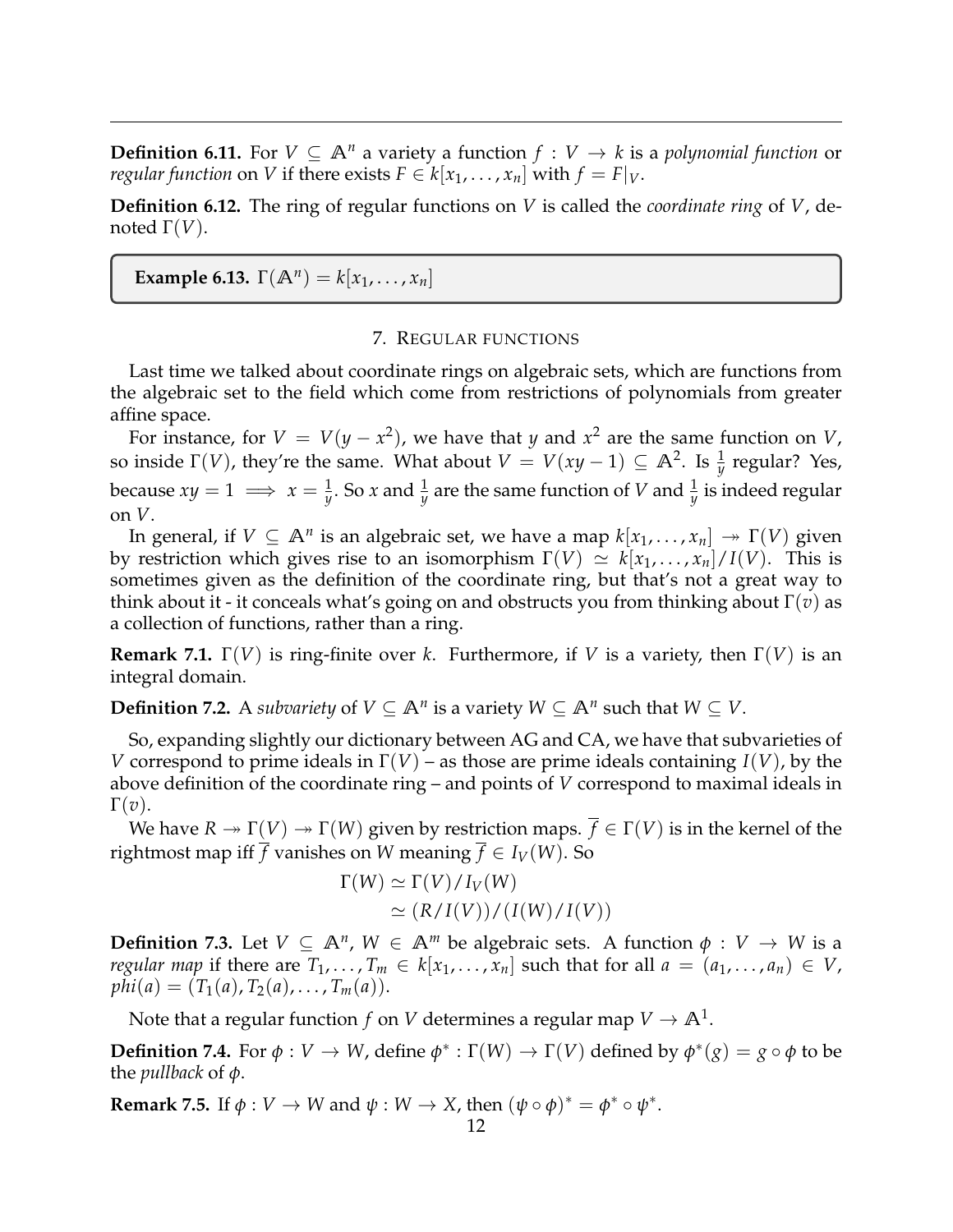The identity pulls back to itself (with different domain/codomain), so we've proven that Γ is a contravariant functor from the category of algebraic sets and regular maps to that of finitely-generated, reduced ( $\sqrt{(0)} = (0)$ ) *k*-algebras.

**Example 7.6.** If  $X \subseteq \mathbb{A}^n$  and  $f : X \to \mathbb{A}^n$  is the corresponding inclusion, then  $f^*(x_i) = \overline{x_i} \subseteq \Gamma(x)$ . So the map is just the quotient.

**Proposition 7.7.** Let  $V \subseteq \mathbb{A}^n$  and  $W \subseteq \mathbb{A}^m$  be algebraic sets. There's a one-to-one correspon*dence between regular maps*  $V \to W$  *and k-algebra homomorphisms*  $\Gamma(W) \to \Gamma(V)$ *.* 

*Proof.* Sort of tedious. □

So turning a map into its *k*-algebra homomorphism retains all information, which is a remarkably strong statement.

## 8. REGULAR MAPS

<span id="page-12-0"></span>Last time we talked about regular maps - as always, a regular map is an *isomorphism* if it has a two-sided inverse. On the homework we'll see that this is a stronger condition than bijectivity.

**Corollary 8.1.**  $\phi: V \to W$  is an isomorphism if and only if  $\phi^*: \Gamma(W) \to \Gamma(V)$  is an isomor*phism.*

*Proof.*  $\phi \circ \psi = id \iff (\phi \circ \psi)^* = \psi^* \circ \phi^* = id$ , by Proposition 7.7.

**Example 8.2.** Consider  $\phi : \mathbb{A}^1 \to V(y - x^2) = V$  defined by  $t \mapsto (t, t^2)$ . Then  $\phi: V \to \mathbb{A}^1$  defined by  $(x, y) \mapsto x$  is regular and equals the inverse of  $\phi$ , so  $\phi$  is an isomorphism. An alternative solution would have been to check that  $\phi^* : k[x, y]/(y - x^2) \to k[t]$ defined by  $x \mapsto t$  and  $y \mapsto t^2$  is an isomorphism.

**Lemma 8.3.** *Let*  $\phi: V \to W$  *be a regular map and*  $X \subseteq W$  *algebraic. Then* 

*a.) φ* −1 (*X*) *is algebraic b.)* If  $X \subseteq \phi(V)$  and  $\phi^{-1}(X)$  is irreducible, then X is irreducible.

- *Proof.* a.)  $X = V(f_1, ..., f_r) = V(f_1) \cap ...$  *cap* $V(f_r)$ , so  $\phi^{-1}(X) = \bigcap \phi^{-1}(V(f_i))$  and  $\phi^{-1}(V(f_i)) = \{a \in V | f_i(\phi(a)) = 0\}.$  So  $\phi^{-1}(V(f_i)) = \{a \in V | \phi^*(f_i)(a) = 0\}$  $V(\phi^*(f_i)).$ 
	- b.) Suppose  $X = A \cup B$  for  $A$ ,  $B$  algebraic. Then  $\phi^{-1}(X) = \phi^{-1}(A) \cup \phi^{-1}(B)$ . Without loss of generality,  $\phi^{-1}(A) = \phi^{-1}(X)$  and  $A = X$ .

Now we'll talk about injectivity and surjectivity.

**Proposition 8.4.** *Suppose that V and W are algebraic.* If  $\psi : V \to W$  is regular and surjective, *then φ* ∗ *is injective.*

 $\Box$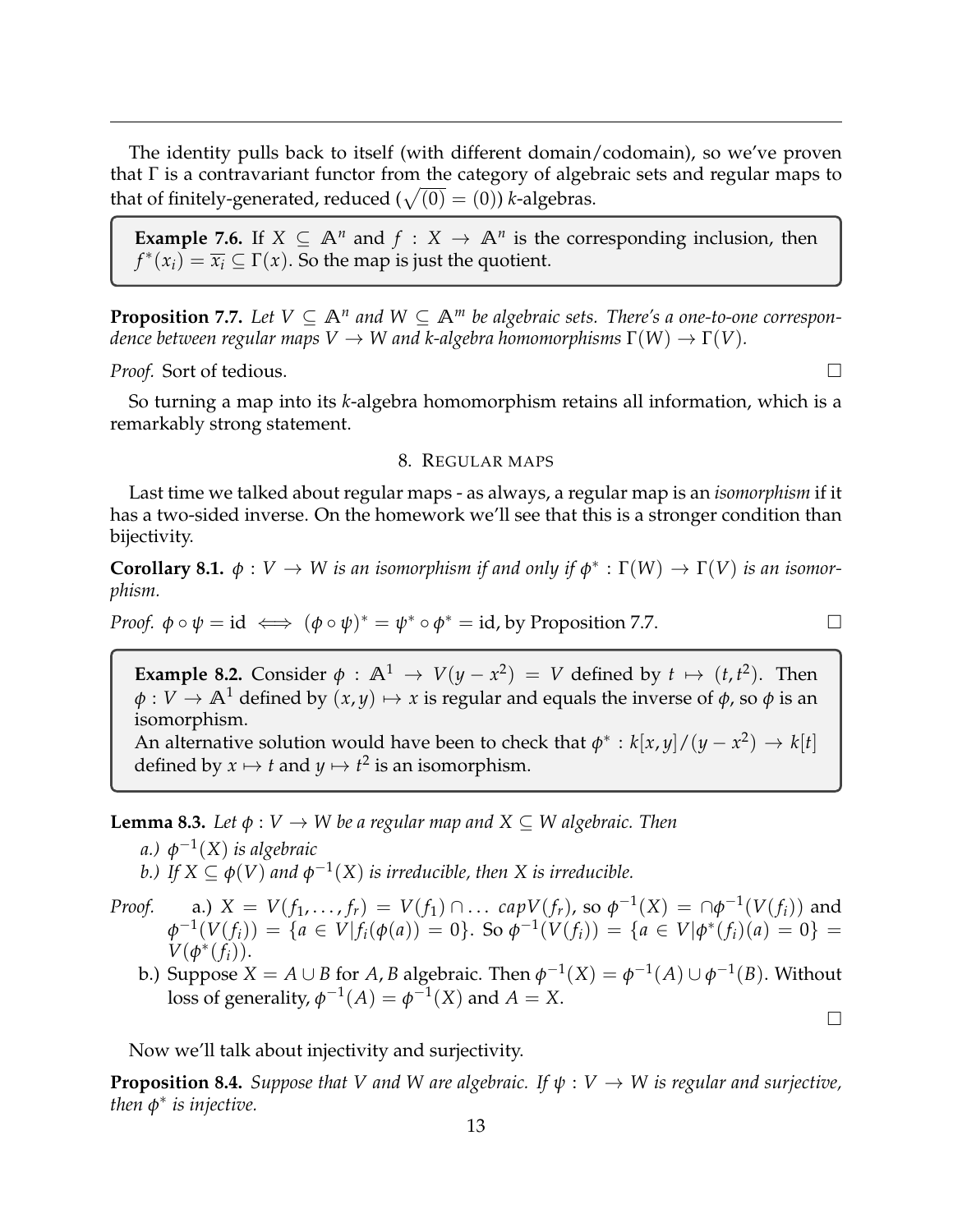*Proof.* If  $f \in \Gamma(W)$  with  $\phi^*(f) = 0$ , then  $V \twoheadrightarrow W \stackrel{f}{\to} k$  so  $f = 0$ .

The converse here doesn't hold, due to the structure of these regular maps - i.e. it is in general not possible for two maps to coincide one all but one arbitrary part of the domain.

**Definition 8.5.** Lete  $\phi : V \to W$  be regular.  $\phi$  is *dominant* if  $\overline{\phi(V)} = W$ . Equivalently,  $I(\phi(V)) = I(W)$ .

**Proposition 8.6.**  $\phi: V \to W$  is regular if and only if  $\phi^*$  is injective.

*Proof.* Suppose  $\phi^*$  is injective, and let  $f \in I(\phi(V))$ . If  $\phi^*(f) = 0$  then  $f \in I(W)$  (or  $\overline{f} = 0$ ). Now assume  $\phi$  is dominant and  $\overline{f} \in \Gamma(W)$ . If  $\phi^*(\overline{f}) = 0$ . then  $f \in I(\phi(V)) = I(W)$  and thus  $\overline{f} = 0$ .

**Proposition 8.7.**  $\Phi^*$  :  $\Gamma(W) \to \Gamma(V)$  *is surjective if and only if*  $\phi$  *is an isomorphism onto its image.*

*Proof.* Omitted.

Now we'll talk about rational functions, which resemble meromorphic functions from complex analysis (while elements of the coordinate ring resembles holomorphic functions).

**Definition 8.8.** Let  $\emptyset \neq V \subseteq \mathbb{A}^n$  be a variety, with  $\Gamma(V)$  an integral domain. The *field of rational functions* on *V*, denoted  $k(V)$  is the field of fractions of  $\Gamma(V)$ ,

**Example 8.9.** In  $V(xy - z^2) \subseteq \mathbb{A}^3$ ,  $\frac{x}{z}$  $\frac{x}{z}$  is the same rational function as  $\frac{z}{y}$ .

**Definition 8.10.** A rational function  $f \in k(V)$  is *defined* or *regular* at  $p \in V$  if  $\exists g, h \in \Gamma(V)$ such that  $f = \frac{g}{h}$  $\frac{g}{h}$  and  $h(p) \neq 0$ .

In the above case,  $f = \frac{x}{z} = \frac{z}{y}$  is defined if  $z \neq 0$  or  $y \neq 0$ .

**Definition 8.11.** Let *f* ∈ *k*(*V*) and *p* ∈ *V*. Then *p* is a *pole* of *f* if *f* is not defined at *p*.

**Definition 8.12.** The set of poles of a rational function is an algebraic subset of *V*.

*Proof.* Suppose  $V \subseteq \mathbb{A}^n$  and  $f \in k(V)$ . Now let  $J_f = \{g \in \Gamma(V) | gf \in \Gamma(V)\}$ .  $J_f$  is an ideal, and we'd like to show that  $V(f_f)$  = pole set of f. And p is not a pole of f iff there exist  $a, b \in \Gamma(V)$  with  $\frac{a}{b} = f$  and  $b(p) \neq 0$ . And that holds iff there exist  $b \in J_f$  with  $b(p) \neq 0$ . And that occurs exactly when  $p \notin V(J_f)$ , so we're done.

### 9. LOCAL RINGS

<span id="page-13-0"></span>Today we'll talk a bit about local rings at points.

**Definition 9.1.** Let *p* ∈ *V* for *V* a variety. Then  $\mathcal{O}_p(V) \subseteq k(V)$  is the set of rational functions on *V* that are defined at *p*, called the *local ring* of *V*.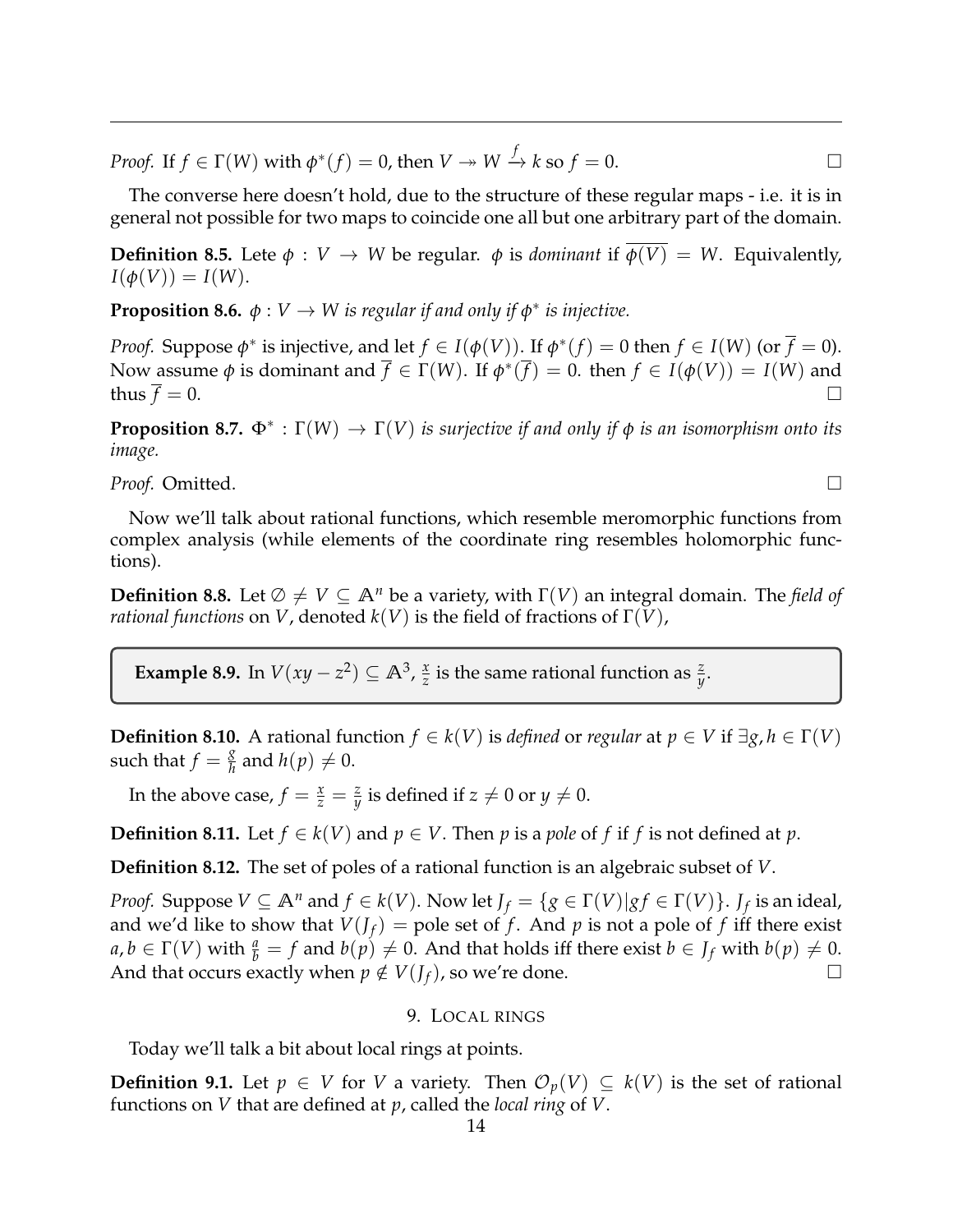Recall that  $k(V)$  is the field of fractions of  $\Gamma(V)$ . Note  $k(p) = k$ , and that in general this won't equal  $\mathcal{O}$ ) $p(V)$  (a function out of *V* isn't determined by what it does at *p*).

**Proposition 9.2.**  $\mathcal{O}_p(V)$  *is a subring of k*(*V*).

*Proof.*  $\frac{a}{b}$ ,  $\frac{c}{d}$  $\frac{c}{d} \in \mathcal{O}_p(V)$  such that  $b(P), d(P) \neq 0$ . Then  $b(P)d(P) \neq 0$ . So products and differences are in  $\mathcal{O}_P(V)$ .

**Proposition 9.3.**  $\Gamma(V) = \bigcap_{p \in V} \mathcal{O}_p(V)$  for V a variety.

*Proof.* We know  $\subseteq$  (via  $f \mapsto \frac{f}{1}$ ). Now note that if  $f \in \bigcap \mathcal{O}_p(V)$ , then *f* has no poles. So if  $J_f = \{ g \in \Gamma(V) | gf \in \Gamma(V) \}$ , then  $V(J_f) =$  set of poles  $= \emptyset$ . So  $1 \in J_f$ , by Weak Nullstellensatz, and  $f \in \Gamma(V)$ .

If  $f \in \mathcal{O}_p(V)$ , then we can evaluate at *p* in a way which is well-defined. This gives rise to a homomorphism  $\mathcal{O}_p(V) \to k$  defined by  $f \mapsto f(p)$ . And  $k \subseteq \mathcal{O}_p(V)$  maps to itself, so evaluation is a surjection. The kernel of this map is then maximal, and it's called the *maximal ideal of V at p.* It's defined  $\mathfrak{m}_p(V) = \{ \text{non-units of } \mathcal{O}_p(V) \} = \{ \frac{g}{1} \}$  $\frac{g}{1} | g \in I_V(p) \}.$ 

**Definition 9.4.** A ring *R* is a *local ring* if it satisfies the following equivalent conditions:

- 1) The set of non-units in *R* is an ideal.
- 2) *R* has a unique maximal ideal

**Example 9.5.**  $C[x]$  isn't a local ring.  $x + 1$  and  $x$  are both non-units, so non-units don't form an ideal.

**Example 9.6.**  $R = \begin{cases} \frac{a}{b} \end{cases}$  $\frac{a}{b} \in k(x)|a,b \in k[x]$ , b has nonzero constant term  $\}$  is a local ring with maximal ideal ( *x*  $\frac{x}{1}$ ). In fact,  $R = \mathcal{O}_0(\mathbb{A}^1)$ .

# **Proposition 9.7.**  $\mathcal{O}_p(V)$  *is Noetherian.*

*Proof.* Let  $I \subseteq \mathcal{O}_p(V)$ . Consider  $J = I \cap \Gamma(V)$ , whic is an ideal of  $\Gamma(V)$ .  $\Gamma(V)$  is Noetheerian, so  $J = (f_1, \ldots, f_r) \subseteq \Gamma(V)$ . Now let  $f \in I \subseteq \mathcal{O}$   $p(V)$ . We have  $f = \frac{a}{b}$  for  $a, b \in \Gamma(V), b(p) \neq 0$ . So  $bf = a \in I \cap \Gamma(V) = J$ . So  $bf = a_1 f_1 + \cdots + a_r f_r$  for appropriate  $a_i \in \Gamma(V)$ . Then  $f = \left(\frac{a_1}{b}\right) f_1 + \cdots + \left(\frac{a_r}{b}\right) f_r$ . So  $I(\frac{f_1}{1})$  $\frac{f_1}{1}, \ldots, \frac{f_r}{1}$ 1  $\Box$ 

Let  $\phi: V \to W$  be a regular map of varities, and consider  $\phi^* : \Gamma(W) \to \Gamma(V)$ . Can we extend  $\phi^*$  to  $k(W)$ ? If so, there's only one possible map:  $\frac{g}{h} \mapsto \frac{\phi^*(g)}{\phi^*(h)}$ *φ*∗(*h*) . But if *h* ∈ ker(*φ* ∗ ), this doesn't work.

Instead, let  $p \in V$  and set  $Q = \phi(p)$ . Let  $h \in \Gamma(W)$  such that  $h(Q) \neq 0$ . Then  $V \rightarrow$  $W \xrightarrow{h} k$  defined by  $P \mapsto Q \mapsto h(Q) \neq 0$  is  $\phi^*(h)$ . So if  $\frac{g}{h}$  is defined at *Q*, with  $h(Q) = 0$ , this process works. This gives rise to a well-defined map, so  $\phi^*$  induces a morphism  $\mathcal{O}_Q(W) \to \mathcal{O}_P(V)$ . If  $\frac{g}{h} \in \mathfrak{m}_Q(W)$ , then  $g(Q) = 0$ . Thus  $\phi^*(\frac{g}{h})$  $\frac{g}{h}) \in \mathfrak{m}_P(V)$ . So  $\mathfrak{m}_Q(W)$  gets mapped into  $m_P(V)$ .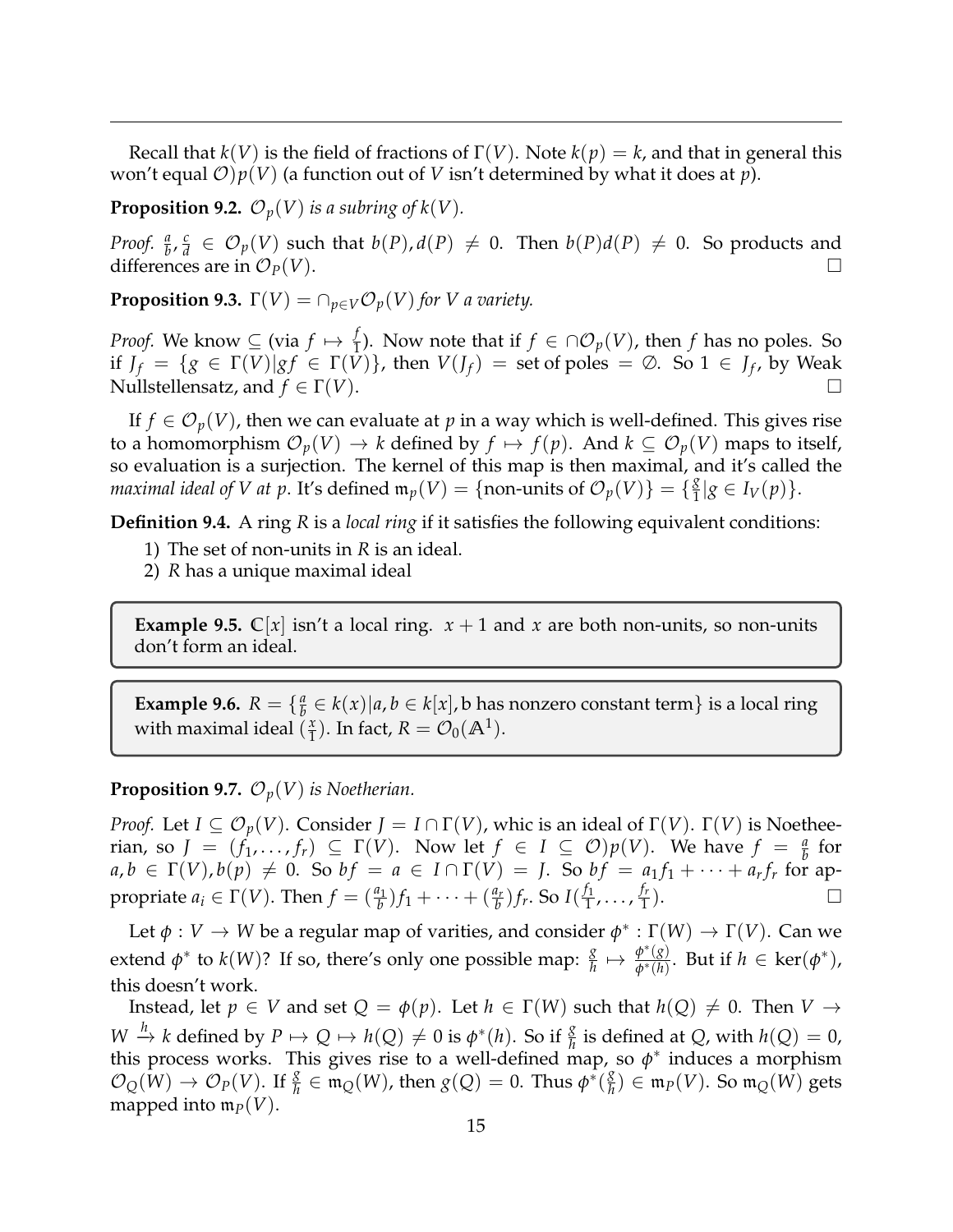For the rest of the class, we'll talk about affine plane curves. In fact, we'll spend the next couple weeks using the theoretical tools we've developed to study plane curves. Recall that an irreducible affine plane curve  $C \subseteq \mathbb{A}^2$  corresponds to an ideal  $(f) \subseteq k[x,y]$  for *f* irreducible. However, we also want to consider reducible plane curves with multiple component. If  $f, g \in k[x, y]$  and  $(f) = (g)$ , then  $f = \lambda g$  for nonzero  $\lambda \in k$ .

**Definition 9.8.** An *affine plane curve* is an equivalence class of non-constant polynomials in *k*[*x*, *y*] with  $f \sim g$  ⇔  $f = \lambda g$  ( $\lambda \neq 0$ ).

Note that  $V(x) = V(x^2)$  but  $x \nsim x^2$ . If  $f = \prod f_i^{e_i}$  $f_i$  for the  $f_i$  irreducible. The  $f_i$  are the *components* of *f* and the *e<sup>i</sup>* are their *multiplicities*.

**Definition 9.9.** *p* is a *simple point* or *smooth point* if  $f_x(p) \neq 0$  pr  $f_y(p) \neq 0$ . In this case the tangent line is  $f_x(p)(x-a) + f_y(p)(y-b) = 0$ . A point that's not simple is *multiple or singular.*

### 10. HOMOGENEOUS POLYNOMIALS, MULTIPLICITIES

<span id="page-15-0"></span>Today we'll spend more time talking about affine place curves, which you'll recall is a non-constant polynomial up to scaling.

**Definition 10.1.** For *f* a plane curve and  $p \in f$ , *P* is a smooth point if  $f_x(P) \neq 0$  or  $f_y(P) \neq 0$ .

Here  $f_z = \frac{\partial}{\partial z} f$ .

**Example 10.2.** Let  $f = y^2 - x^3 + x$ , over **C**. Then  $f_x = 1 - 3x^2$  and  $f_y = 2y$  are singular at  $(\pm \frac{\sqrt{3}}{3})$  $\frac{\sqrt{3}}{3}$ , 0). But they're not in  $V(f)$ , so  $f$  is nonsingular.

**Example 10.3.** Consider the cusp  $g = y^2 - x^3$ . Then  $g_x = -3x^2$  and  $g_y = 2y$ , meaning  $g$  is singular at  $(0, 0)$ .

**Example 10.4.** Take  $h = (x^2 + y^2)^2 + 3x^2y - y^3$ . We have  $h_x = 2x(2x^2 + 2y^2 + 3y)$ and  $h_y = 4y(x^2 + y^2) + 3(x^2 - y^2)$ . It turns out that these are both 0 if and only if  $x, y = 0.$ 

**Definition 10.5.**  $F \in k[x_1, \ldots, x_n]$  is *homogeneous* or a *form* of degree *d* if it can be written as the sum of monomials of degree *d*.

As an edge case, we consider 0 to be a form of degree *d* for all *d*. We can *dehomogenize F*, with respect to  $x_n$ , by setting  $f = F(x_1, \ldots, x_{n-1}, 1) \in k[x_1, \ldots, x_{n-1}]$ . This is the the same as taking the image of *F* in  $k[x_1, ..., x_n]/(x_n - 1) \simeq k[x_1, ..., x_{n-1}].$ 

If  $f \in k[x_1, \ldots, x_n]$  is a polynomial of degree *d*, we can write  $f = f_0 + \cdots + f_d$  with  $f_i$  a (possible 0) form of degree *i* and  $f_d \neq 0$ .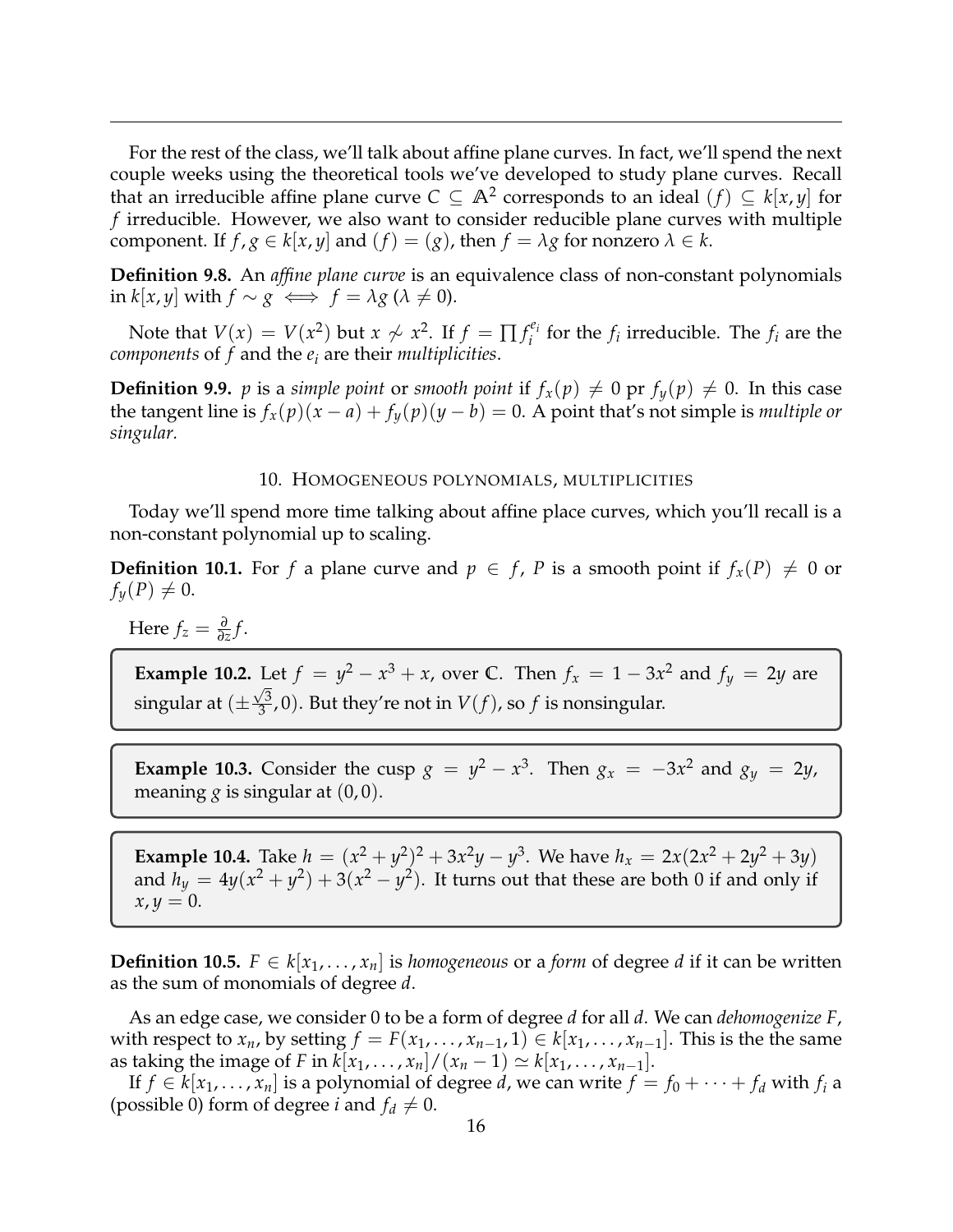**Definition 10.6.** The *homogenization* of *f* is defined  $F = x_{n+1}^d f_0 + x_{n+1}^{d-1}$  $a_{n+1}^{d-1}f_1 + \cdots + f_d \in$  $k[x_1, \ldots, x_{n+1}]$ 

**Example 10.7.** Let  $F = x^2z + y^2z + xz^2 + z^3$ . Dehomogenizing with respect to *z* gives  $x^2 + y^2 + x + 1$ . Homogenizing then gives  $x^2 + y^2 + xz + z^2 \neq F$ . So these are not in general inverses.

Note that homogenization commutes with multiplication but not addition.

**Proposition 10.8.** *If*  $F \in k[x, y]$  *is homogeneous and k algebraically closed, then F factors into a product of linear forms.*

*Proof.*  $F = y^r G$  for  $r \ge 0$  such that *y* doesn't divide *g*. The dehomogenization of *G* is *α*<sub>*i*</sub>( $x - λ$ *i*) for *α*,  $λ$ *<sub><i>i*</sub> ∈ *k*. So *G* = *α*  $\prod_i$ ( $x − λ$ *iy*) and  $F = αy_i^2$  $\Box$ <sup>2</sup><sub>*i*</sub>(*x* − *λ*<sub>*i*</sub>*y*).  $\Box$ 

Let *f* be a place curve and  $p = (0, 0)$ . Write  $f = f_m + f_{m+1} + \cdots + f_{m+n}$  where  $f_i$  is a form of degree *i* and  $f_m \neq 0$ .

**Definition 10.9.** The *initial form* of *f* at  $p = (0,0)$  is  $\text{in}(f) = f_m$ . The *multiplicity* of *f* at *p* is  $m_p(f) = \deg(\text{in}(f)) = m$ .

Note that  $(0,0) \in V(f)$  if and only if  $m_{(0,0)}(f) > 0$ .

**Proposition 10.10.**  $p = (0, 0)$  *is a simple point of f if and only if*  $m_p(f) = 1$ *.* 

*Proof.* For  $i \ge 0$ ,  $(f_i)_x$  and  $(f_i)_y$  are 0 or forms of degree  $i - 1$ . So  $f_x(P) = (f_1)_x(p) + 0$  and  $f_y(P) = (f_1)_y(p) + 0$ . If  $f_1 = ax + by$ , then  $f_x(p) = f_y(p) = 0$  if and only if  $a = b = 0$ . That occurs exactly when  $f_1 = 0$ .

It's easy to check in this case – when  $m_p(f) = 1$  – that  $f_1$  is the tangent line to  $f$  at  $P$ . Now set  $m = m_p(f)$ . We can write  $f_m = \prod_i L_i^{r_i}$  $\mathbf{r}_i^{\prime}$ , where  $\mathbf{r}_i$  is the multiplicity of the tangent line and the *L<sup>i</sup>* are distinct lines.

**Definition 10.11.** The  $L_i$  are *tangent lines* to *f* at  $P = (0, 0)$ .  $f_m$  is called the *tangent cone* to *f* at the origin. If *f* has  $m = m_p(f)$  distinct tangeent lines at *p*, then *p* is an *ordinary* point of *f* .

An ordinary double point, i.e. point of multiplicity 2, is a *node*. Note that  $\text{in}(gh)$  =  $in(g)$ in(*h*).

Now let  $P = (a, b)$  and  $T = \mathbb{A}^2 \to \mathbb{A}^2$  defined  $T(x, y) = (x + a, y + b)$ . We define  $m_p(f) = m_{(0,0)}(T^*(f)).$  If  $L_i = \alpha x + \beta y$  is a tangent line to  $T^*(f)$  at  $(0,0)$  with multiplicity  $e_i$ , then  $\alpha(x-a)+\beta(y-b)$  is a *tangent line* to  $f$  at  $P$ .

## 11. DVRS

<span id="page-16-0"></span>if it satisfies the following equivalent properties

- 1. *R* is Noetherian and local with principal maximal ideal
- 2. ∃ an irreducible  $t \in R$  such that every nonzero  $z \in R$  can be written uniquely as  $z = ut^n$  for  $n \geq 0$  and *u* a unit.